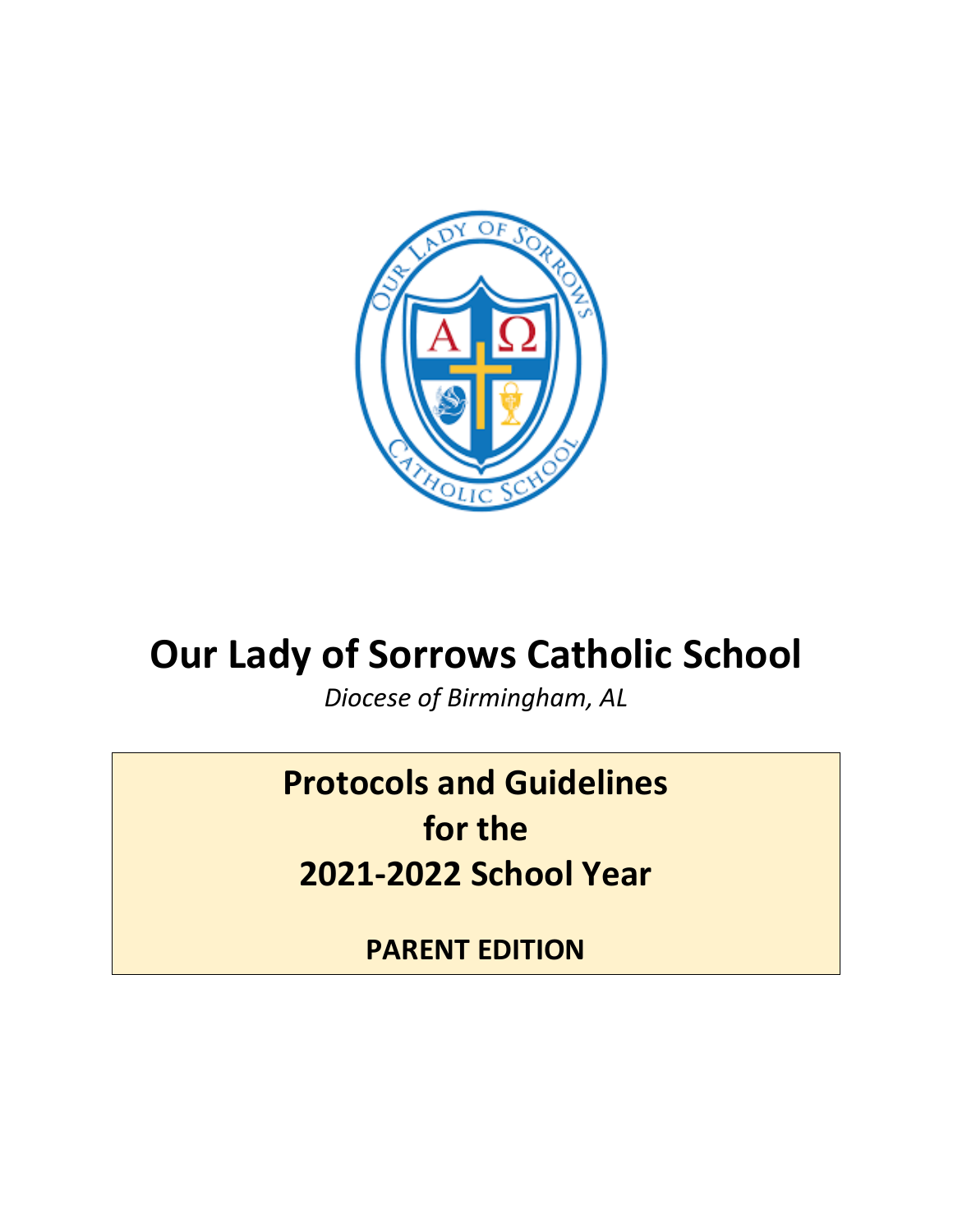

# TABLE OF CONTENTS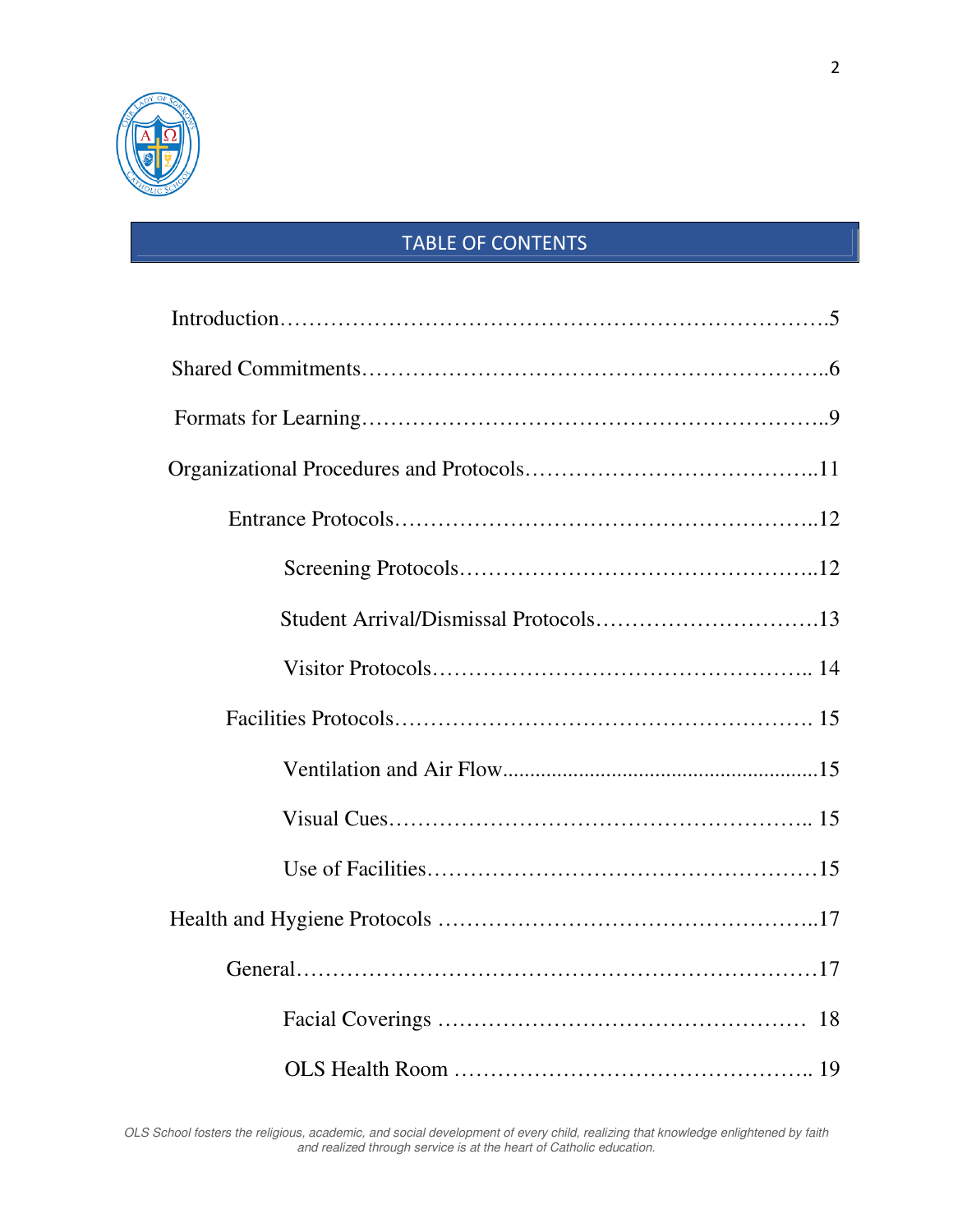

| Field Trips/Extracurricular Activities 29 |
|-------------------------------------------|
|                                           |
|                                           |
|                                           |
|                                           |
|                                           |
|                                           |
|                                           |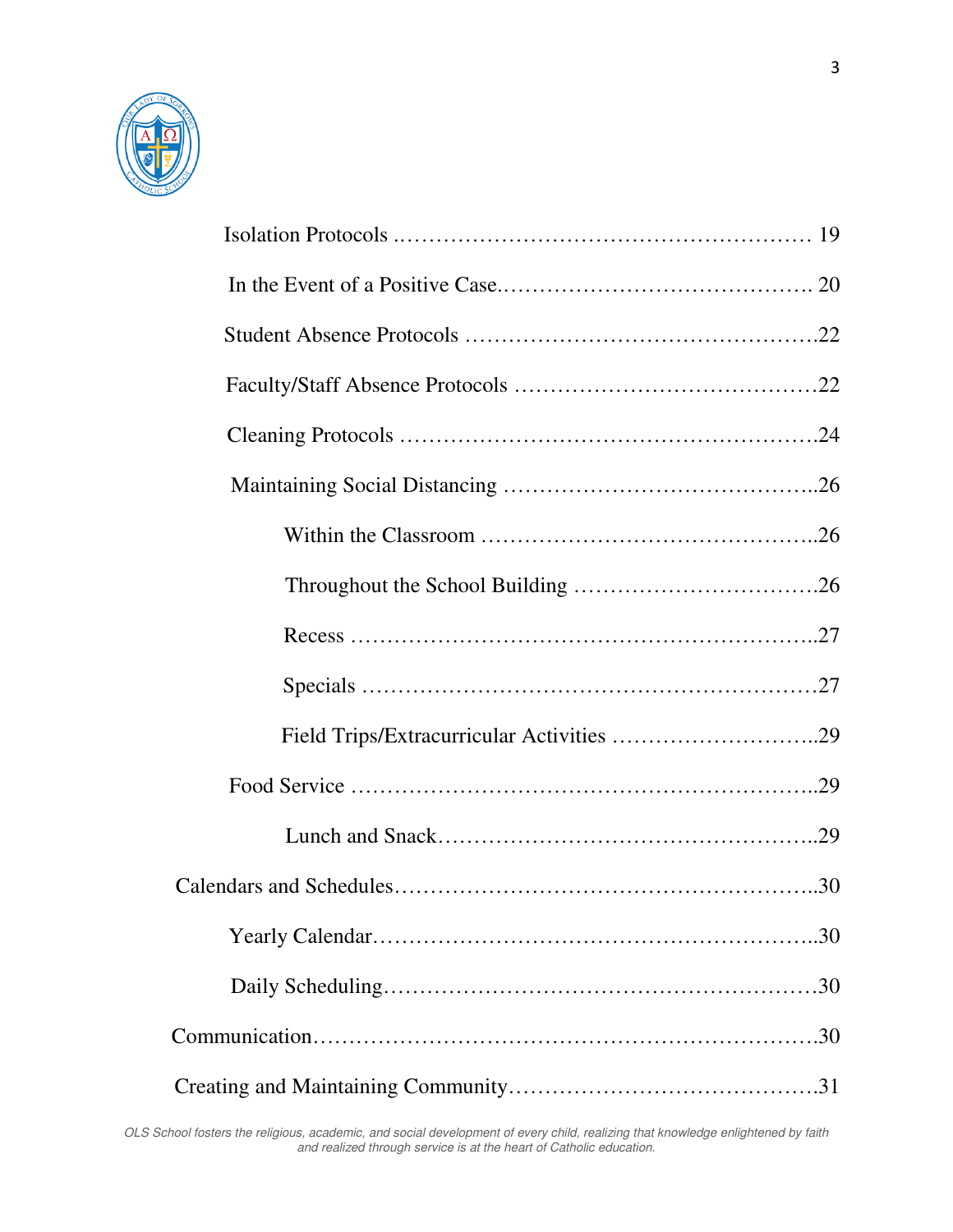

| Maintaining Routines that Support Community32 |  |
|-----------------------------------------------|--|
|                                               |  |
|                                               |  |
|                                               |  |
|                                               |  |
|                                               |  |
|                                               |  |
|                                               |  |
|                                               |  |
|                                               |  |
|                                               |  |
|                                               |  |
|                                               |  |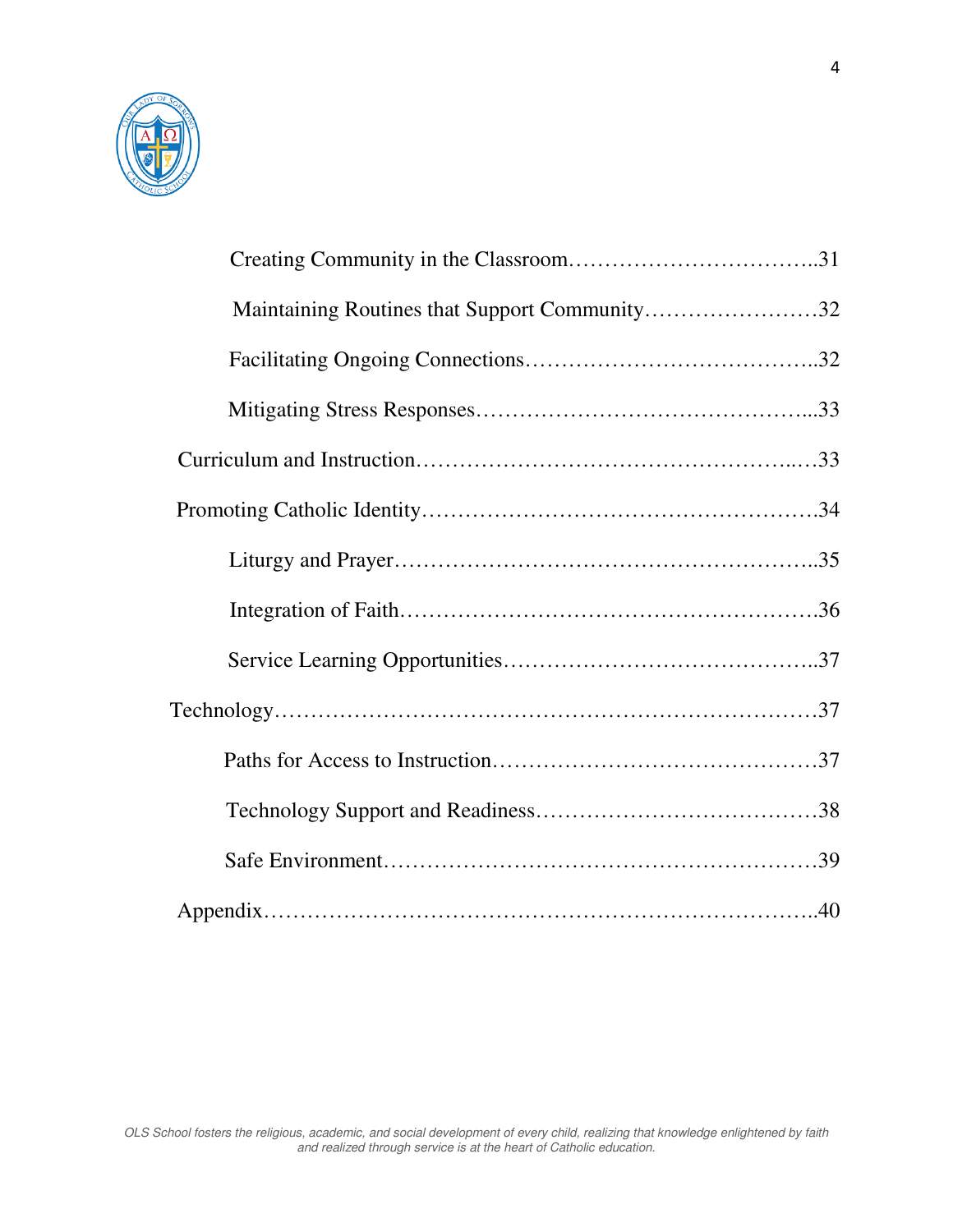

## INTRODUCTION

The plans set forth in this document have been aligned with information provided by the Diocese of Birmingham Catholic Schools Office, guidelines from the CDC, recommendations from the American Academy of Pediatrics, and in consultation with local health professionals. As always, our priority at Our Lady of Sorrows Catholic School is to provide a safe, healthy learning and working environment for our students and our staff while maintaining our primary mission:

*….to foster the religious, academic, and social development of every child, recognizing that knowledge enlightened by faith and realized through service is at the heart of Catholic education.* 

All school and diocesan stakeholders will have to adapt to this environment, recognizing that **we must all do our part to mitigate the risk of contracting or spreading illness.** Protective measures will be lessened if/when health guidance and research indicate that we can do so. Until then, let us work together as we continue to maintain our Christian family environment and strive to create the best possible experience for everyone.

*Lord, may you bless the world, give health to our bodies and comfort our hearts. You ask us not to be afraid. Yet our faith is weak and we are fearful. But you, Lord, will not leave us at the mercy of the storm. Tell us again:* "*Do not be afraid* '*(Matthew 28:5). And we, together with Peter,* "*cast all our anxieties onto you, for you care about us" (1 Peter 5:7).* 

Pope Francis

Strong in the Face of Tribulation:

A Sure Support in Time of Trial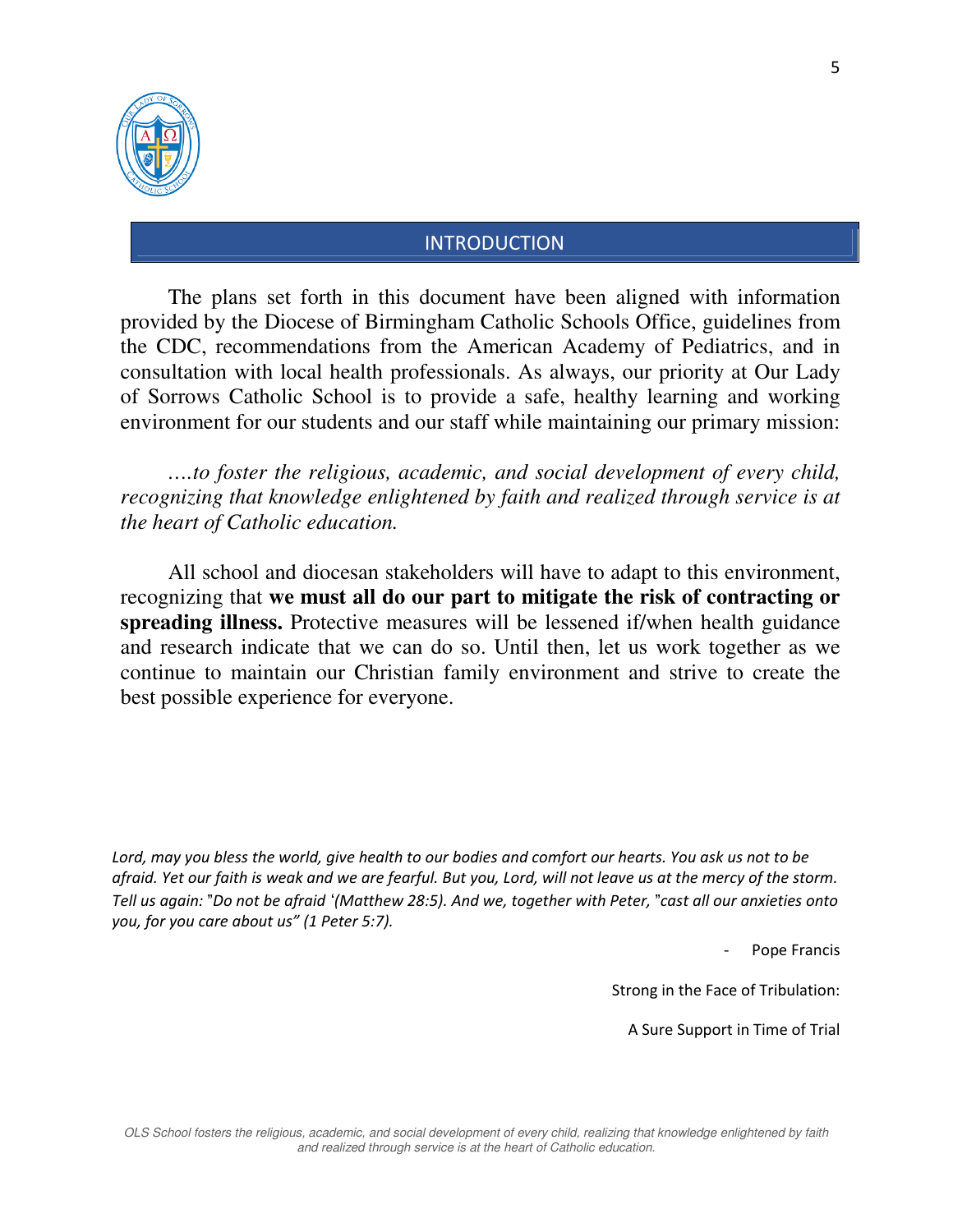

## SHARED COMMITMENTS

Plans created in response to a global pandemic require a coordinated effort that can only be achieved through clarity of roles, clarity of expectations, and clarity of responsibility. Mutual understanding, support, and a commitment to not only work together but also to communicate openly are necessary for the achievement of our goals.

| The role of the Catholic Schools<br>Office | Work in conjunction with relevant experts to develop guidance to achieve<br>our goals of providing a safe, healthy, supported learning and working<br>environment for all                     |
|--------------------------------------------|-----------------------------------------------------------------------------------------------------------------------------------------------------------------------------------------------|
|                                            | Support administrators and schools in the development and the<br>implementation of school-specific plans                                                                                      |
|                                            | Provide structures and suggestions for achievement of guidelines                                                                                                                              |
|                                            | Communicate plans and needs to the broader diocesan community                                                                                                                                 |
| The role of the school pastor              | Work in conjunction with the Catholic Schools Office and the school<br>administration to achieve our goal of providing a safe, healthy, supported<br>learning and working environment for all |
|                                            | Support the school administrator and the Catholic Schools Office in the<br>implementation of plans                                                                                            |
|                                            | Communicate plans and needs to the school and parish community                                                                                                                                |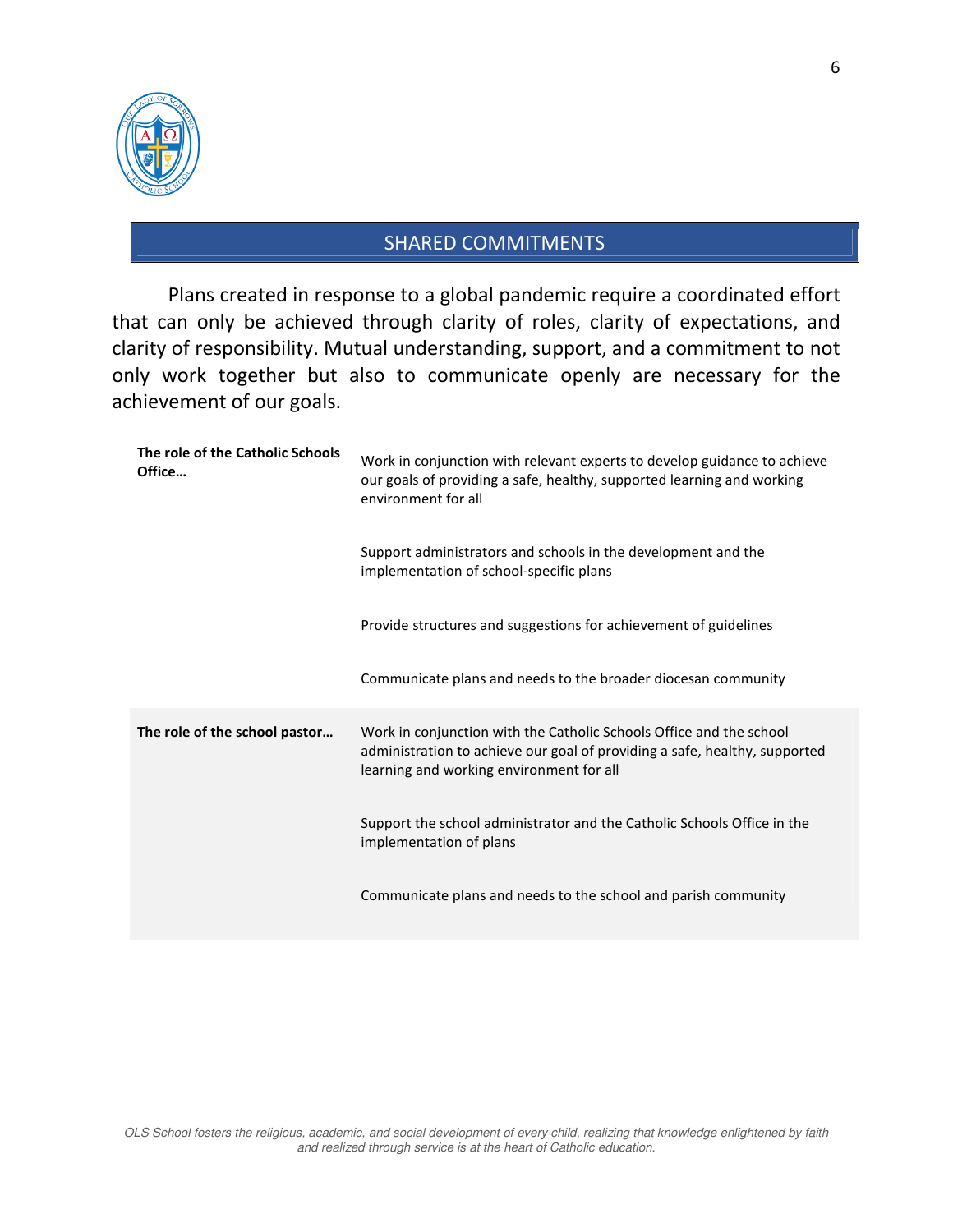

| The role of the school<br>administration | Provide constructive input and feedback to diocesan plans                                                                                                                                     |  |
|------------------------------------------|-----------------------------------------------------------------------------------------------------------------------------------------------------------------------------------------------|--|
|                                          | Work in conjunction with the Catholic Schools Office to achieve our goals of<br>providing a safe, healthy, supported learning and working environment for all                                 |  |
|                                          | Align school specific plans with diocesan guidance as well as national, state,<br>and local health guidance                                                                                   |  |
|                                          | Communicate diocesan plans and school specific plans to school community                                                                                                                      |  |
|                                          | Communicate needs to the school community                                                                                                                                                     |  |
|                                          | Select programs, supports, techniques, and resources that best support the<br>school community                                                                                                |  |
|                                          |                                                                                                                                                                                               |  |
| The role of the teacher                  | Provide constructive input and feedback to school and diocesan plans                                                                                                                          |  |
|                                          | Work in conjunction with the Catholic Schools Office and the school<br>administration to achieve our goal of providing a safe, healthy, supported<br>learning and working environment for all |  |
|                                          | Align classroom plans and procedures with school and diocesan guidance                                                                                                                        |  |
|                                          | Communicate classroom plans and expectations to students and to families                                                                                                                      |  |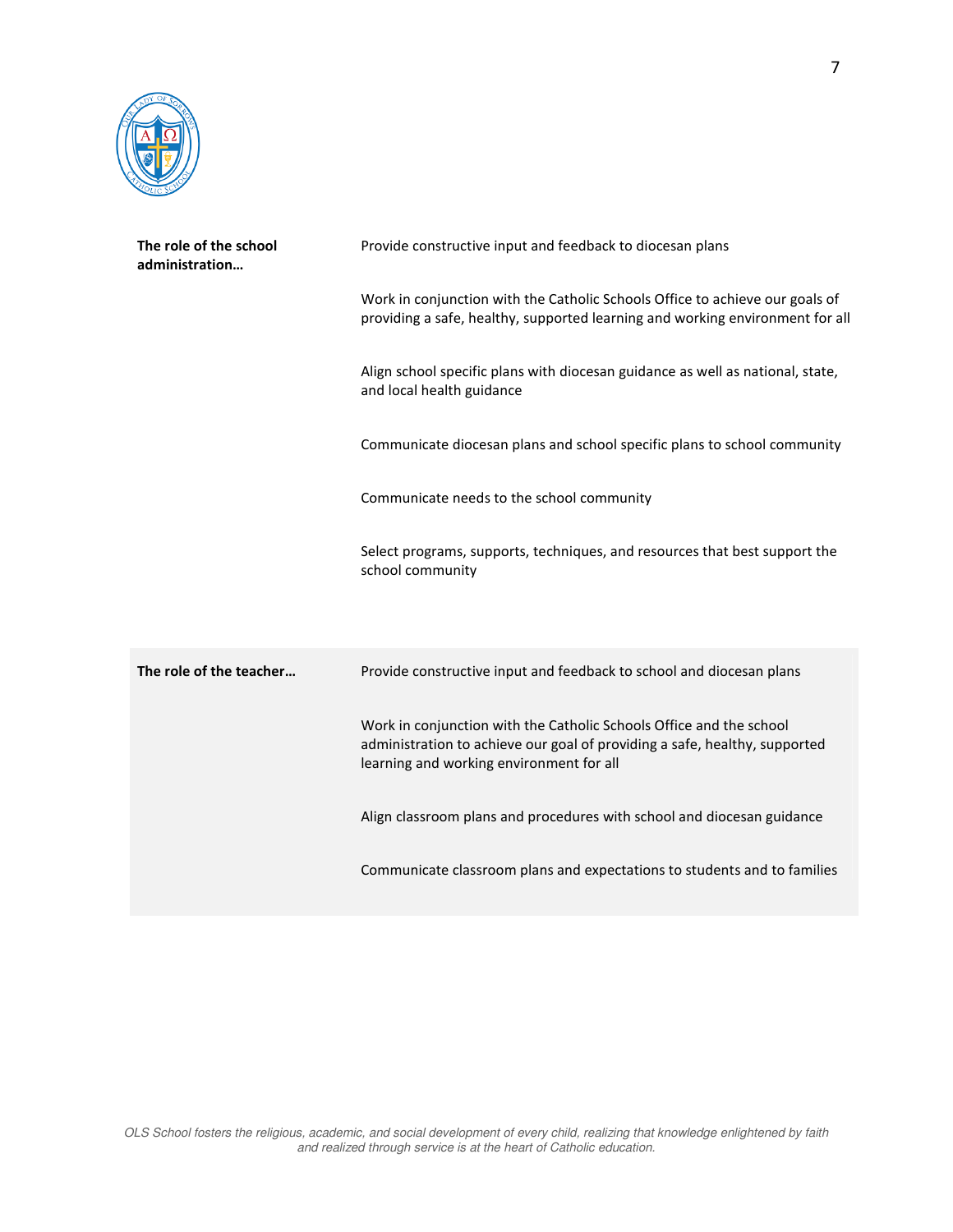

| The role of the staff member | Provide constructive input and feedback to school and diocesan plans                                                                                                                                     |  |
|------------------------------|----------------------------------------------------------------------------------------------------------------------------------------------------------------------------------------------------------|--|
|                              | Work in conjunction with the Catholic Schools Office and the school<br>administration to achieve our goal of providing a safe, healthy, supported<br>learning and working environment for all            |  |
|                              | Align plans and procedures with school and diocesan guidance                                                                                                                                             |  |
|                              | Communicate plans and expectations to students and to families                                                                                                                                           |  |
| The role of the parent       | Provide constructive input and feedback to school and diocesan plans                                                                                                                                     |  |
|                              | Support the work of the Catholic Schools Office, the school administration,<br>the teachers, and the staff to achieve the goal of a safe, healthy, supported<br>learning and working environment for all |  |
|                              | Communicate needs and fulfill obligations to assist in the achievement of a<br>safe, healthy, supported learning and working environment for all                                                         |  |
| The role of the student      | Provide constructive input and feedback to school and diocesan plans                                                                                                                                     |  |
|                              | Participate academically, spiritually, and behaviorally to achieve the goal of a<br>safe, healthy, supported learning and working environment for all                                                    |  |
|                              | Communicate needs and fulfill obligations to assist in the achievement of a<br>safe, healthy, supported learning and working environment for all                                                         |  |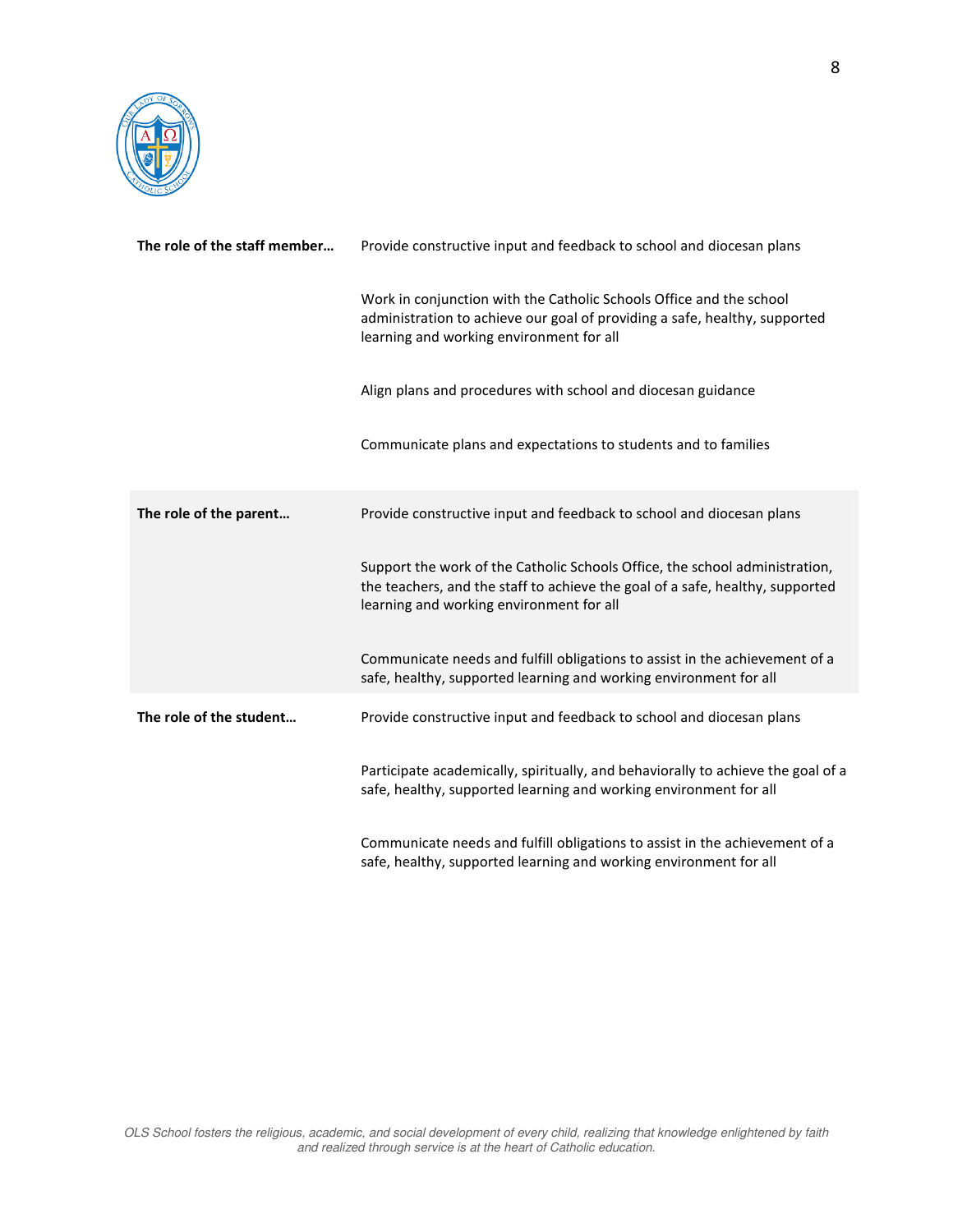

## FORMATS FOR LEARNING - OUR LADY OF SORROWS CATHOLIC SCHOOL

The formats below will be enacted according to the situation at the school. The decision will be made by the school pastor, principal, and the Director of Catholic Schools, based on the current level of risk and exposure within the school or its surrounding community and utilizing guidance from national, state, county, and/or local health authorities.

#### • **Traditional Learning Format**

- o Face-to-face instruction in the classroom with safety protocols in place
- **CASE Learning Format** 
	- o Continuation of Academic and Spiritual Education through online instruction by OLS teachers
- **No virtual option will be provided.**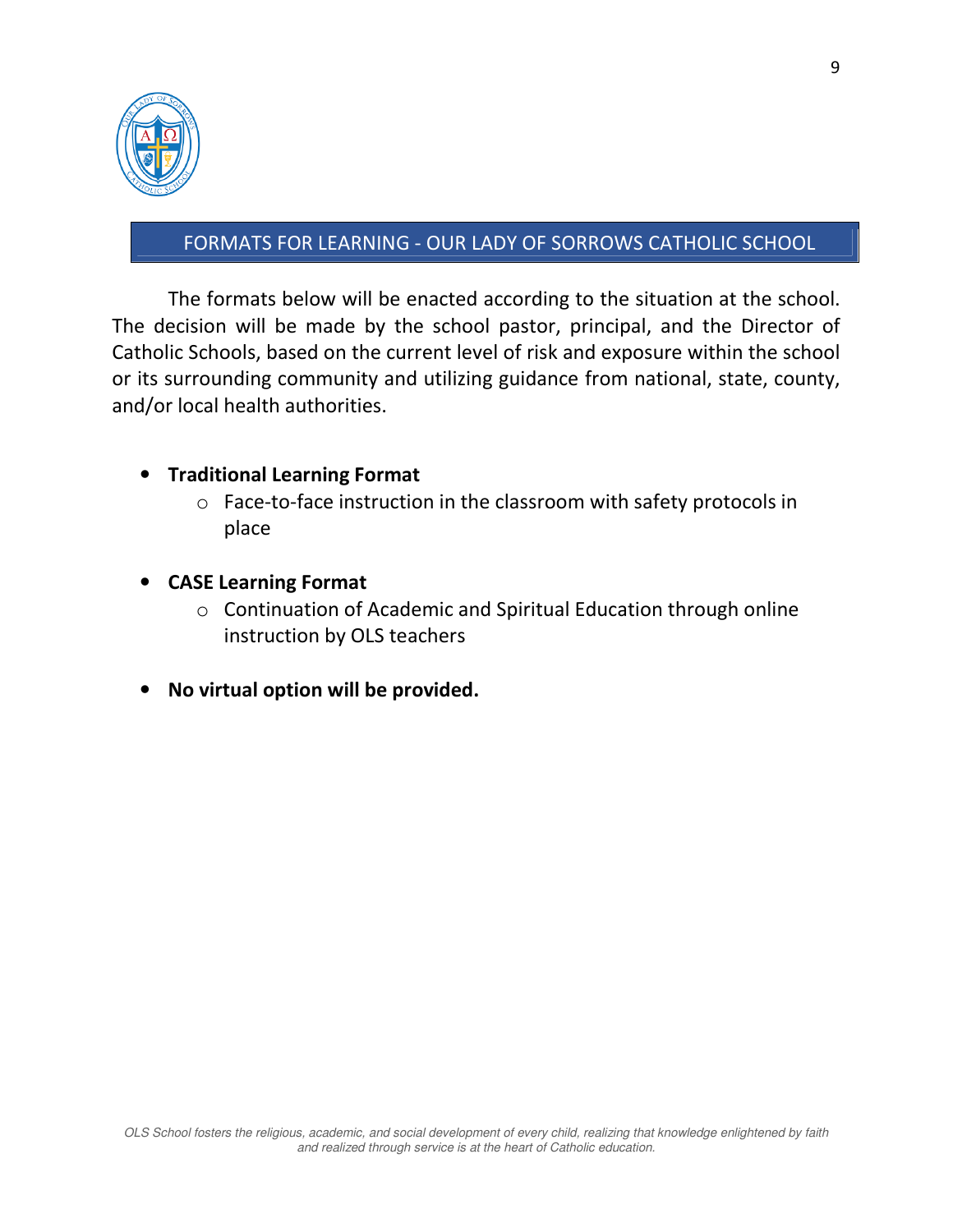

| <b>TRADITIONAL LEARNING</b><br><b>FORMAT</b>     | <b>CASE LEARNING</b><br><b>FORMAT</b>                                        |
|--------------------------------------------------|------------------------------------------------------------------------------|
|                                                  |                                                                              |
| <b>Curriculum Planning</b>                       | <b>Curriculum Planning</b>                                                   |
| High Quality Instruction &<br>Assessment         | Delivering High Quality<br>Online Instruction &<br>Assessment- CASE Learning |
| Promote Catholic Identity                        | <b>Promote Catholic Identity</b>                                             |
| <b>Create and Maintain</b><br>Community          | <b>Create and Maintain</b><br>Community                                      |
| Scheduling                                       | <b>Technology Support</b>                                                    |
| <b>Visual Cues</b>                               |                                                                              |
| Social Distancing and<br><b>Facial Coverings</b> |                                                                              |
| <b>Cleaning Protocols</b>                        |                                                                              |
| <b>Arrival and Dismissal</b><br>Protocols        |                                                                              |
| <b>Entrance Protocols</b>                        |                                                                              |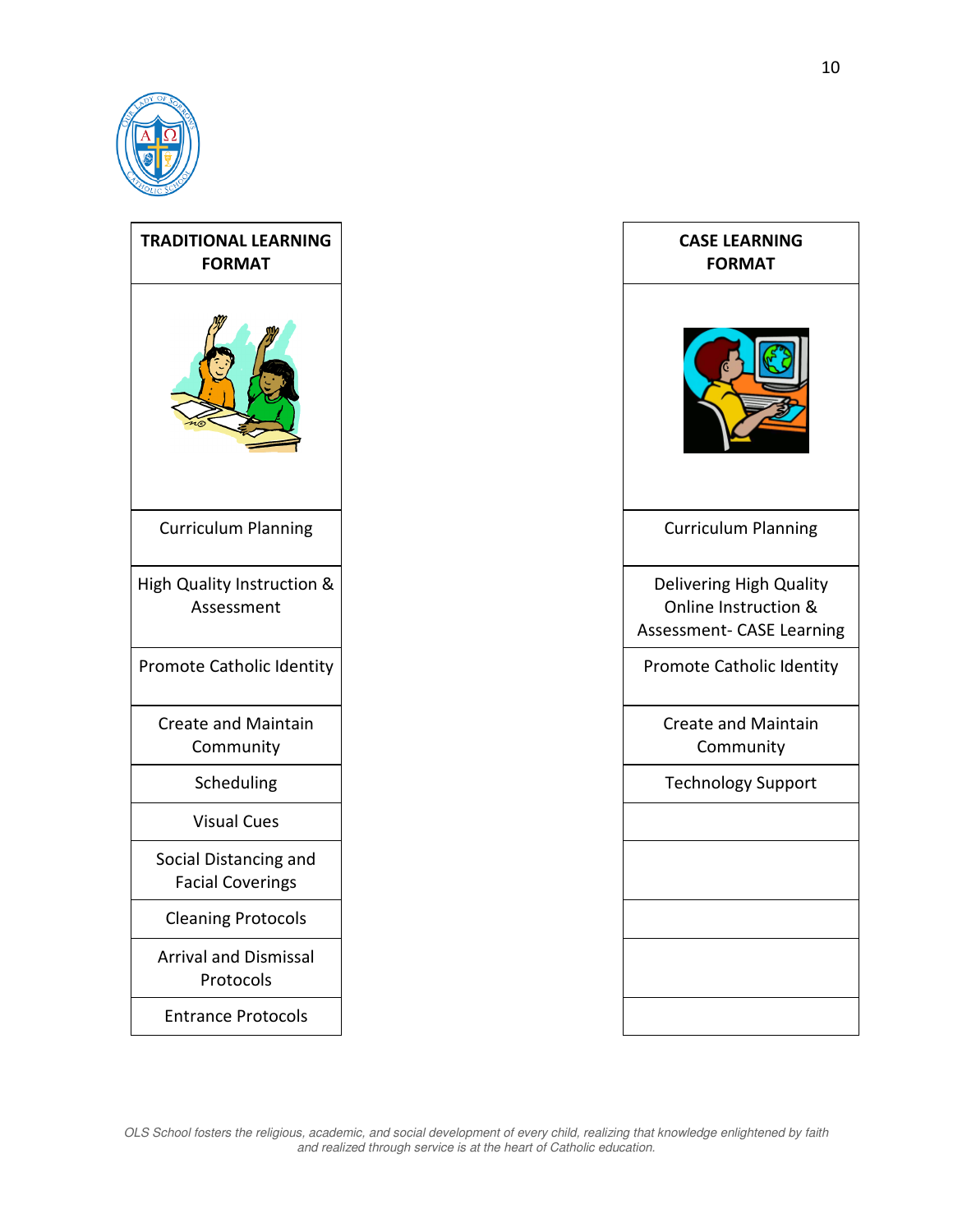

#### ORGANIZATIONAL PROCEDURES AND PROTOCOLS

Working in conjunction with the two formats of learning outlined on pages nine and ten, and in keeping with state, local, and national health guidance, OLS School will minimize risk and maximize instructional time through the three pillars outlined in the diocesan reopening document: **Preventative Measures, Protective Measures, and Preparedness Measures**.



We will continue to emphasize **Catholic Identity**; **high-quality, developmentally appropriate curriculum and instruction**; **community building and relationships**; **and the importance of outdoor play and socialization.**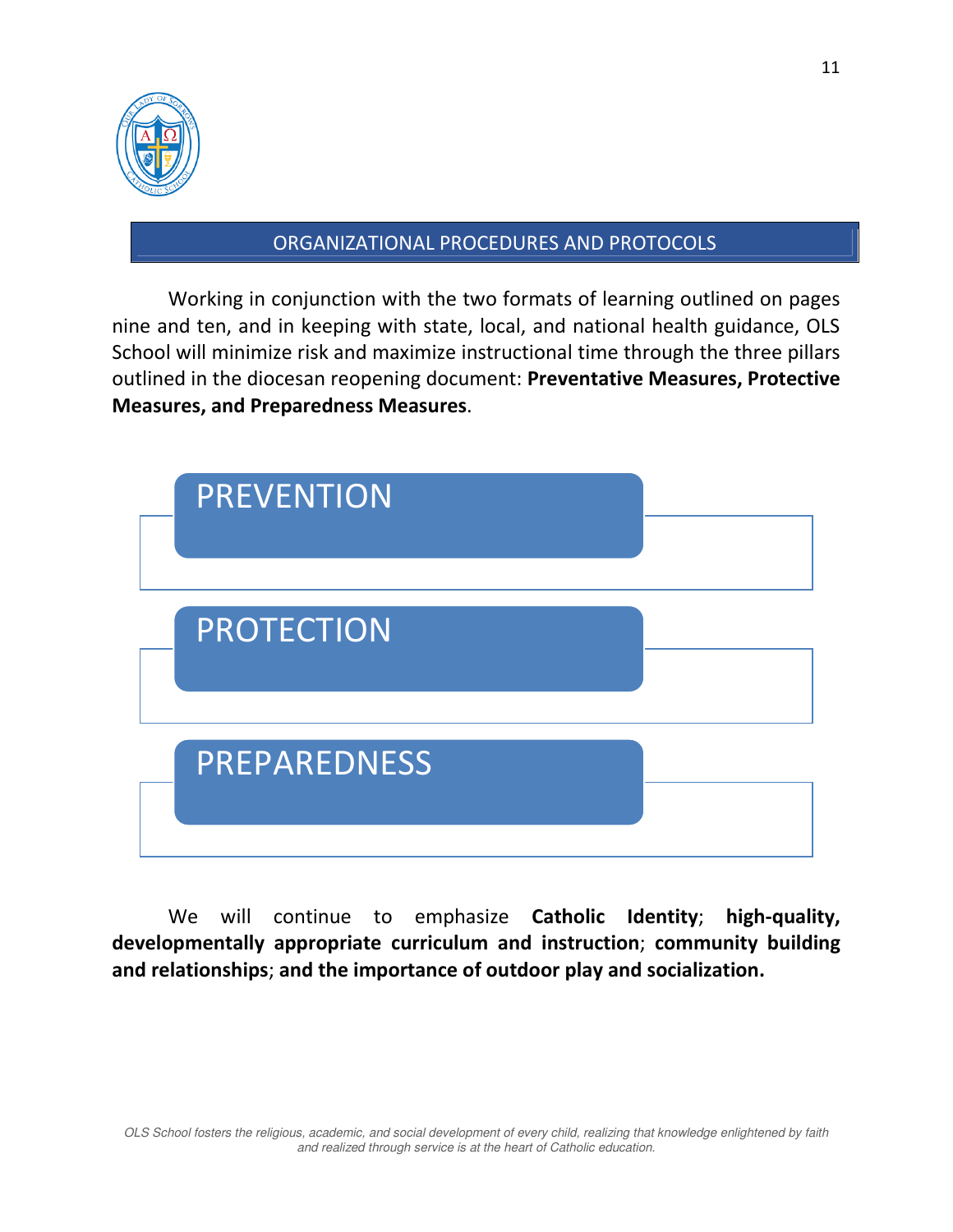

## **ENTRANCE PROTOCOLS**

OLS School has created well-defined entrance protocols for students, teachers, and visitors. These protocols define the processes that determine where, how, and which criteria need to be met to enter the school building each day. Processes may continually be revised to maintain efficiency, to meet the needs of the school based on observation and/or feedback, and to account for changes in health guidance.

#### *Screening Protocols*

#### Prior to the start of school each day

- **Student Protocol** 
	- o In order to enter the school building, students must meet the following criteria:
		- No "yes" answers to screening question 1, or to questions 2 and 3, if the individual is not fully vaccinated to a screening questionnaire (see appendix)
		- Wear an OLS School approved facial covering provided from home (plain solid color cloth or disposable mask; no gaiters)

If arrival is between 7:00 a.m. – 7:30 a.m., students should report to the school cafeteria for early morning care (\$2 charge payable to supervisor on duty).

If arrival is between 7:30 a.m.  $-$  7:45 a.m., all kindergarten through  $5<sup>th</sup>$ grade students should report to the cafeteria where teachers will be on duty to supervise. All  $6^{th} - 8^{th}$  grade students should refer to the schedule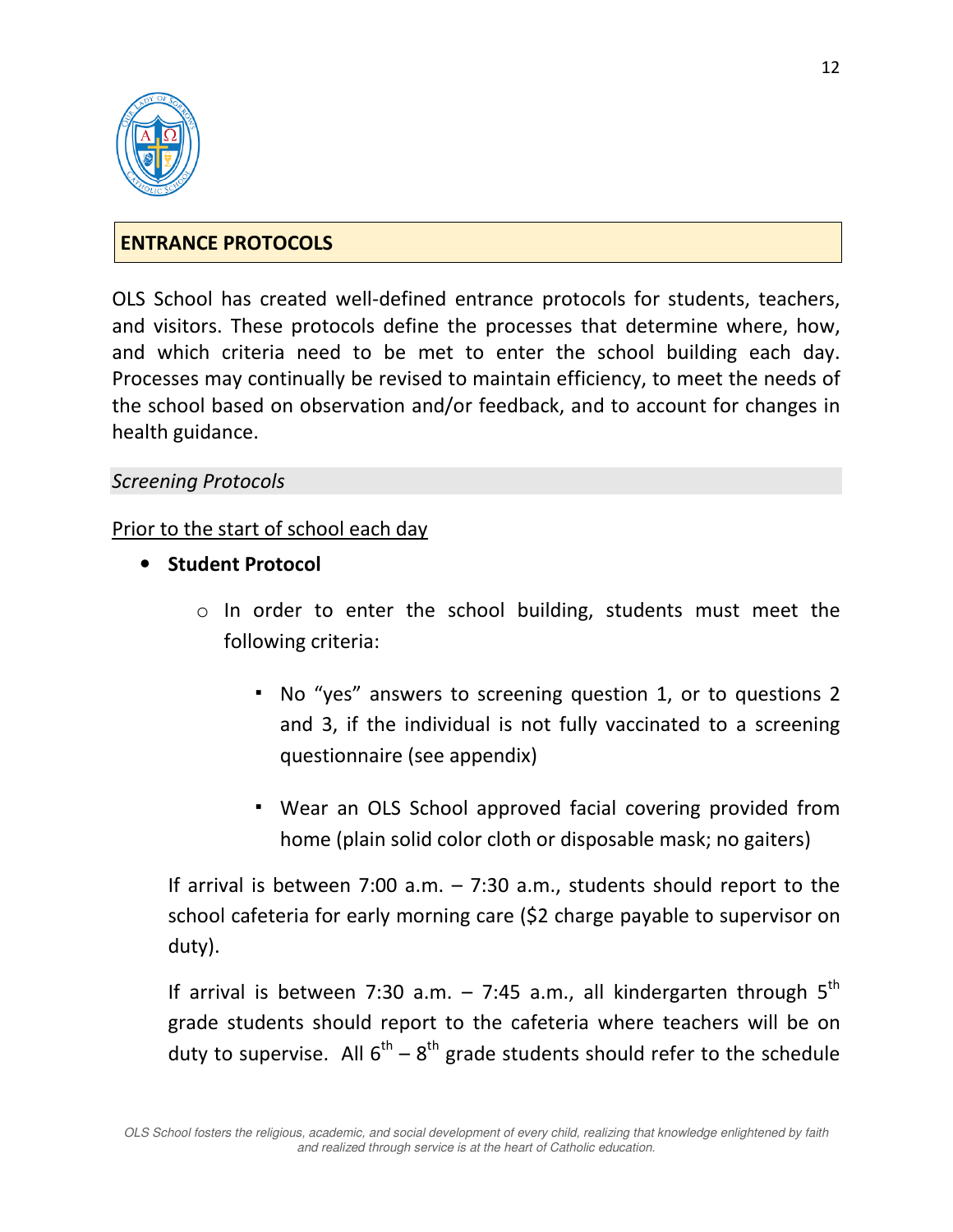

posted on the jr. high door and report to the designated classrooms for supervision.

Students arriving between 7:45 a.m. – 8:00 a.m. should report to their homerooms, entering the building using these designated entries:

- $\bullet$  K and  $1^{st}$  use outside classroom entry
- $\bullet$  2<sup>nd</sup>, 4S, and 5<sup>th</sup> use "B" building entry
- <sup>•</sup> 3<sup>rd</sup> and 4Sc use "A" building (back door) entry
- $\bullet$  6<sup>th</sup>, 7<sup>th</sup> and 8<sup>th</sup> use "C" building entry

#### *Student Arrival/Dismissal Procedures*

#### Morning Carpool

- **Only K-8 students** will be allowed to walk to the building for morning arrival. Parents will be required to remain in their cars in the carpool line.
	- o **Parents should walk Wee-K students to the outside Wee-K entrance** (near Mother's Day Out), and walk their children to the stairway leading to the classrooms.

#### Afternoon Carpool

- Afternoon carpool traffic patterns will remain the same; however, to avoid the congregating of people, no parent or guardian "walk-ups" will be allowed.
- All families must remain in their cars and drive through the carline to pick up students.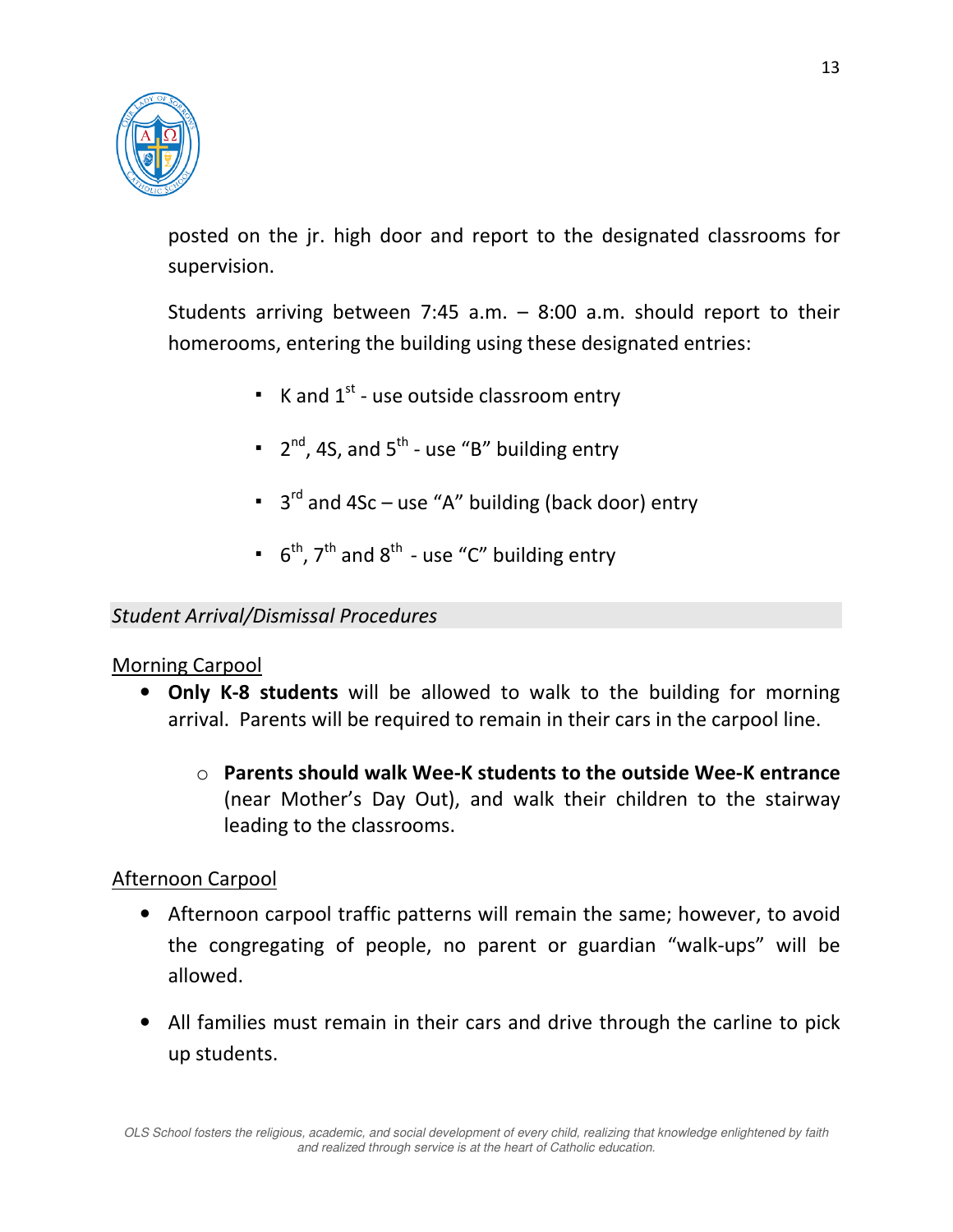

# Check In / Check Out Protocols

- Late check-ins will be conducted at the cafeteria door, where students will be given an admission slip to class.
- Early check-outs will take place at the front door of the school (Oxmoor Road entrance) preceded by a phone call to the school office indicating parent arrival.

## *Visitor Protocols*

To limit the exposure of students, faculty, and staff to possible illnesses, visitors will be permitted on campus with certain protocols in place (masks, distancing, etc.) This includes, but is not limited to, parents, grandparents, guardians, vendors, repairmen, and any non-emergency persons.

- Routine visits from outside contractors, repair people, and vendors will be scheduled outside of school hours
- For now, OLS will suspend school volunteer programs. We will reinstate our volunteer programs as current health and safety guidelines allow.
- The OLS PTO will devise a plan to provide alternative means by which parents and grandparents can assist.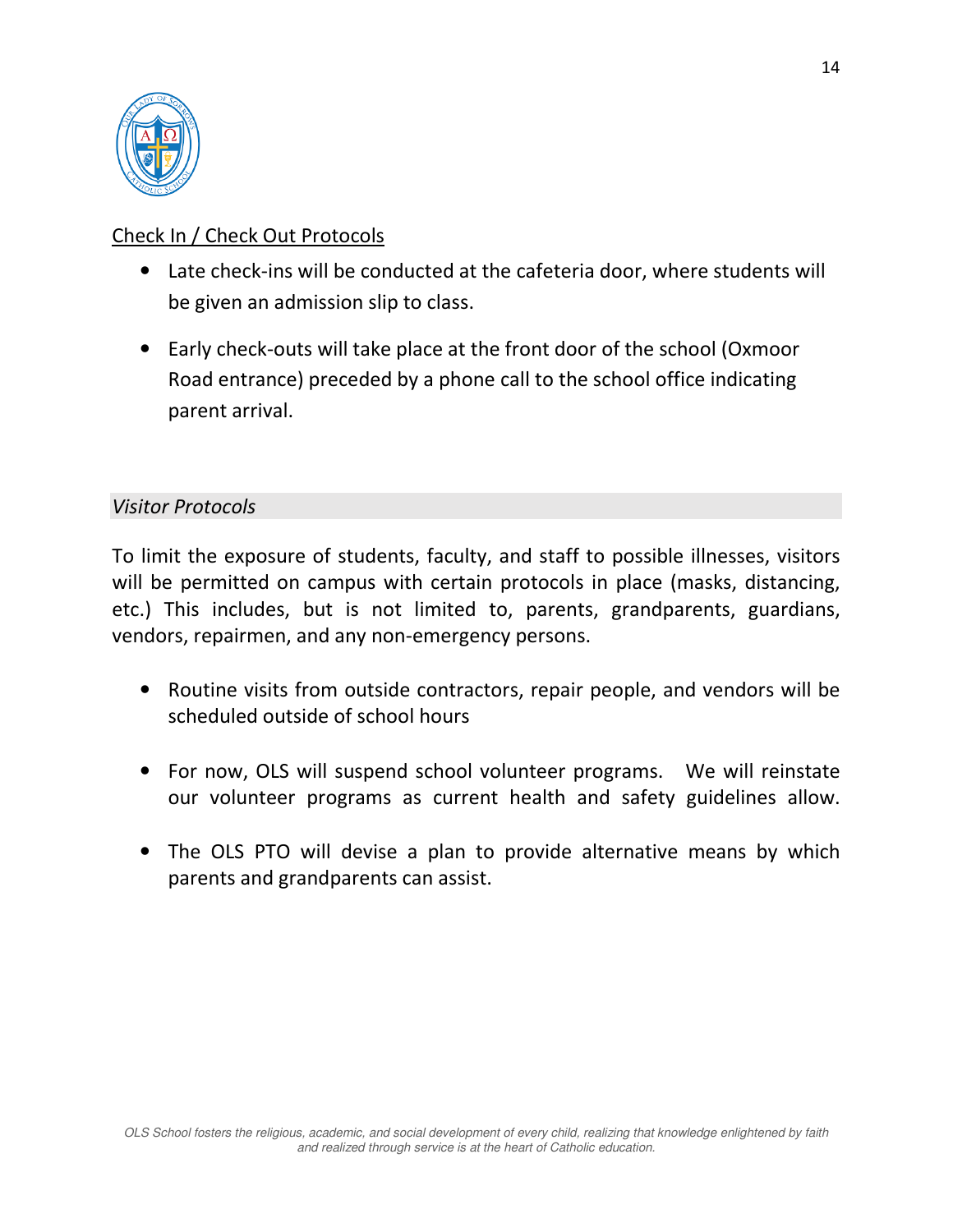

## **FACILITIES PROTOCOLS**

Through the measures listed below, OLS School has taken steps to improve facilities and comply with current best health practices.

#### *Ventilation and Airflow*

Efforts to increase ventilation and airflow within the building have been made.

- High performance filters have been installed in all air conditioning units.
- Teachers will be encouraged to open windows to allow for cross-ventilation of fresh air.

#### *Visual Cues*

Visual cues and signage will be placed to direct traffic and to help maintain proper social distancing in the school entry ways, the school lobby, etc. Visual cues and signage will also be used to promote hygiene practices in classrooms, restrooms, and other common spaces.

#### *Use of Facilities*

#### Travel within the Building

- Visual cues will be utilized to direct foot traffic in hallways and stairways.
- Emergency escape routes will not be subject to social distancing traffic patterns. Normal OLS emergency contingency plans will be utilized in these scenarios.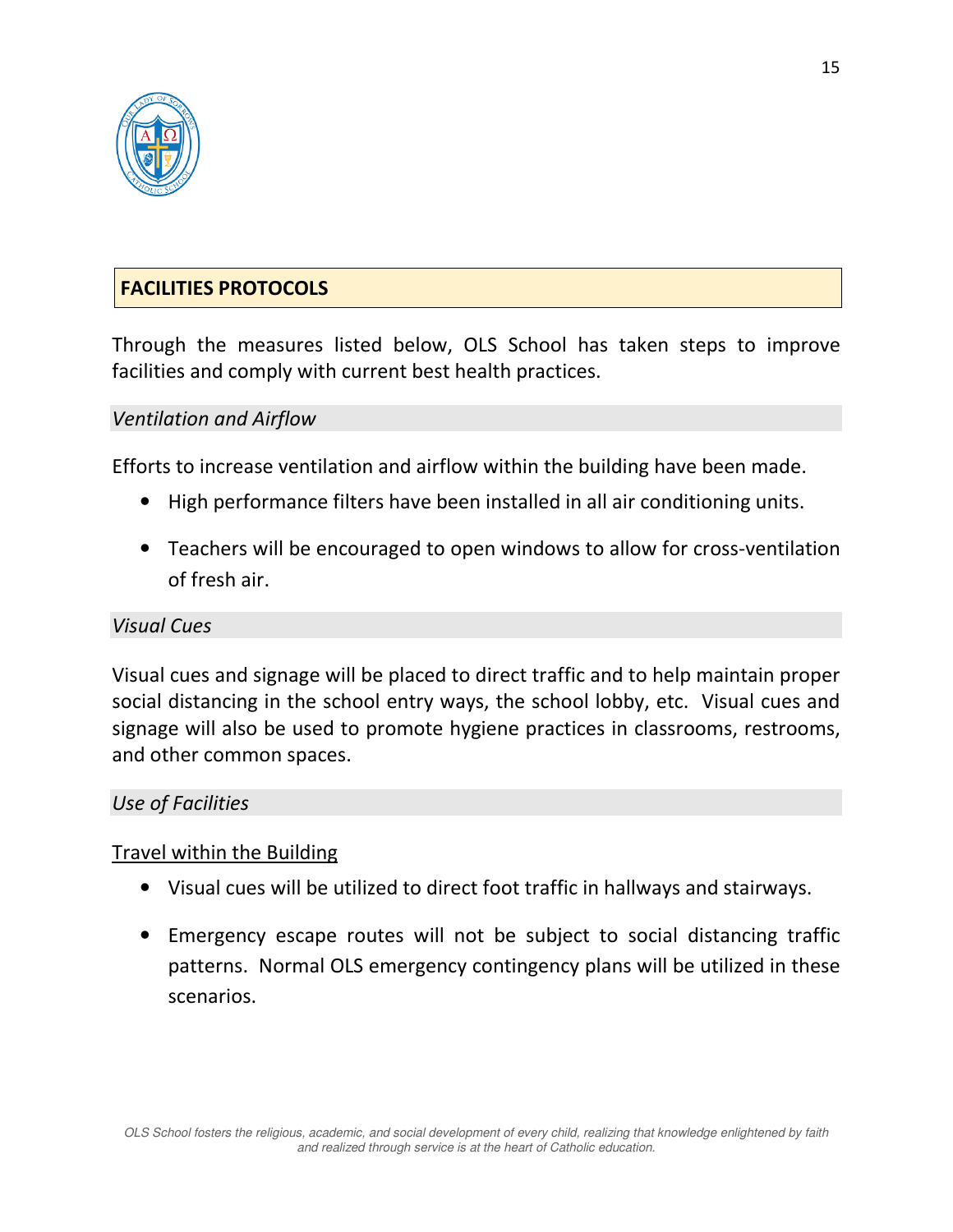

## Restrooms

- Students will be instructed on bathroom protocols to help mitigate crowding and limit exposure inside restrooms.
- Only two students will be allowed inside each restroom at any given time, adhering to new bathroom protocols.
- Sanitation and cleaning of student and staff restrooms will occur at scheduled intervals throughout the school day.

## Water Fountains

- Water fountain use will be suspended on school property.
- Water bottle filling stations have been installed in the school and at the gym to fill personal water bottles.

## After School Care

- After School Care (ASC) will use outdoor spaces and the following areas:
	- $\circ$  Wee-K4 1<sup>st</sup> grade downstairs ASC room of K of C building
	- $\circ$  2<sup>nd</sup> 3<sup>rd</sup> grades upstairs Art Room (K of C building)
	- $\circ$  4<sup>th</sup> 8<sup>th</sup> grades cafeteria

 When indoors, facial coverings will be worn during ASC and social distancing must be maintained.

#### Parish School of Religion

• PSR will use OLS School Classrooms again this school year. Classrooms will be cleaned and disinfected after use by PSR classes.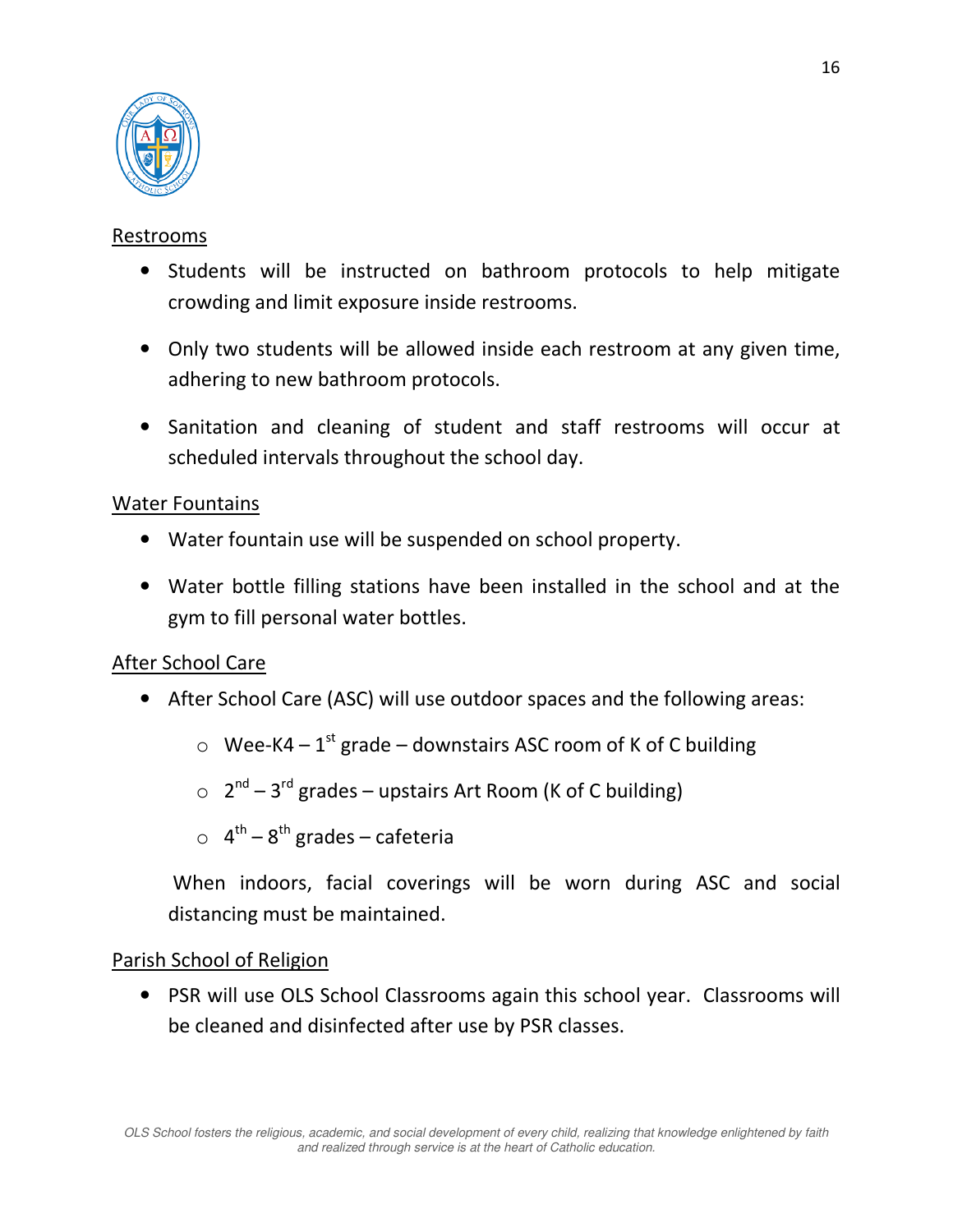

# HEALTH / HYGIENE PROTOCOLS

OLS School will have a standard routine of checking the health status of all who enter the school; prevention measures to be utilized, enforced, and taught; and protocols for addressing health concerns throughout the school day. Student and staff privacy will be maintained; however, names of positive cases may be disclosed to the local public health agency.

#### **GENERAL**

All members of the OLS School community have the obligation to report symptoms of illness, known exposure to illness, and/or pending Covid-19 test results to the school office.

#### General health/hygiene practices

- Wash hands often with soap and water for at least 20 seconds.
	- o Teachers and staff will increase scheduled times for student handwashing throughout the day.
- Use hand sanitizer with at least 60% alcohol when soap and water are not available.
- Avoid touching eyes, nose, and mouth.
- Cover mouth and nose with a tissue or with the inside of your elbow when you cough or sneeze.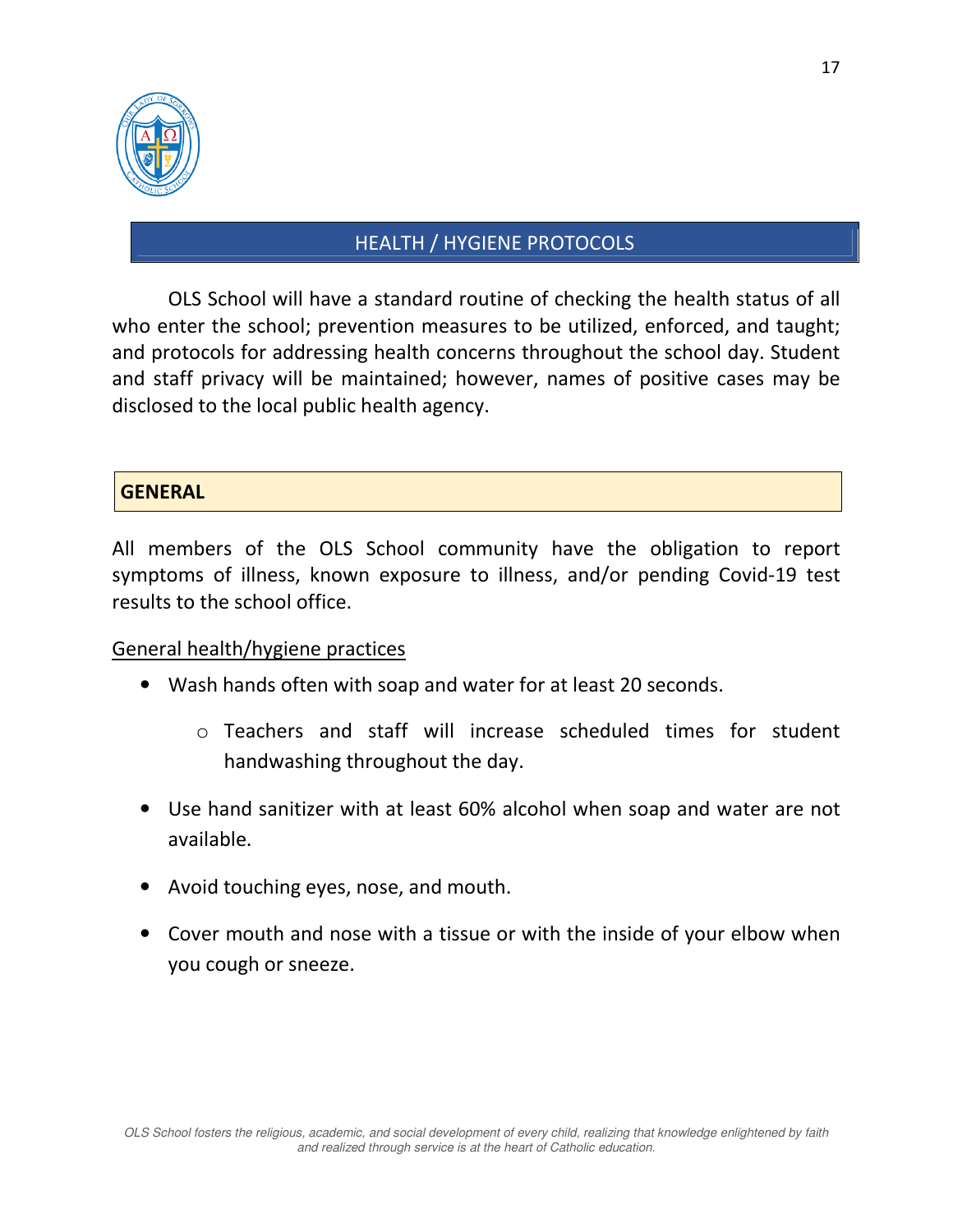

## *Facial Coverings*

Tier 2: Facial coverings are recommended, but not required in the classrooms or for single class activities. Masks will still be required for multi-class events such as assemblies and school Masses.

- For both students and staff members, only **plain, solid colored approved facial coverings** will be allowed (**no bandanas or scarves**)
- Parents must provide a facial covering for their child(ren).
- Names should be printed on the inside of the facial covering to identify ownership.
- No sharing of facial coverings will be permitted.
- Facial coverings should be fresh and clean each day.
- Cloth masks and face shields will be provided to teachers and staff, with extra disposable masks on hand for adults and students.
	- o OLS staff members may wear face shields without a mask underneath if proper social distancing (6 ft.) can be maintained when around other individuals.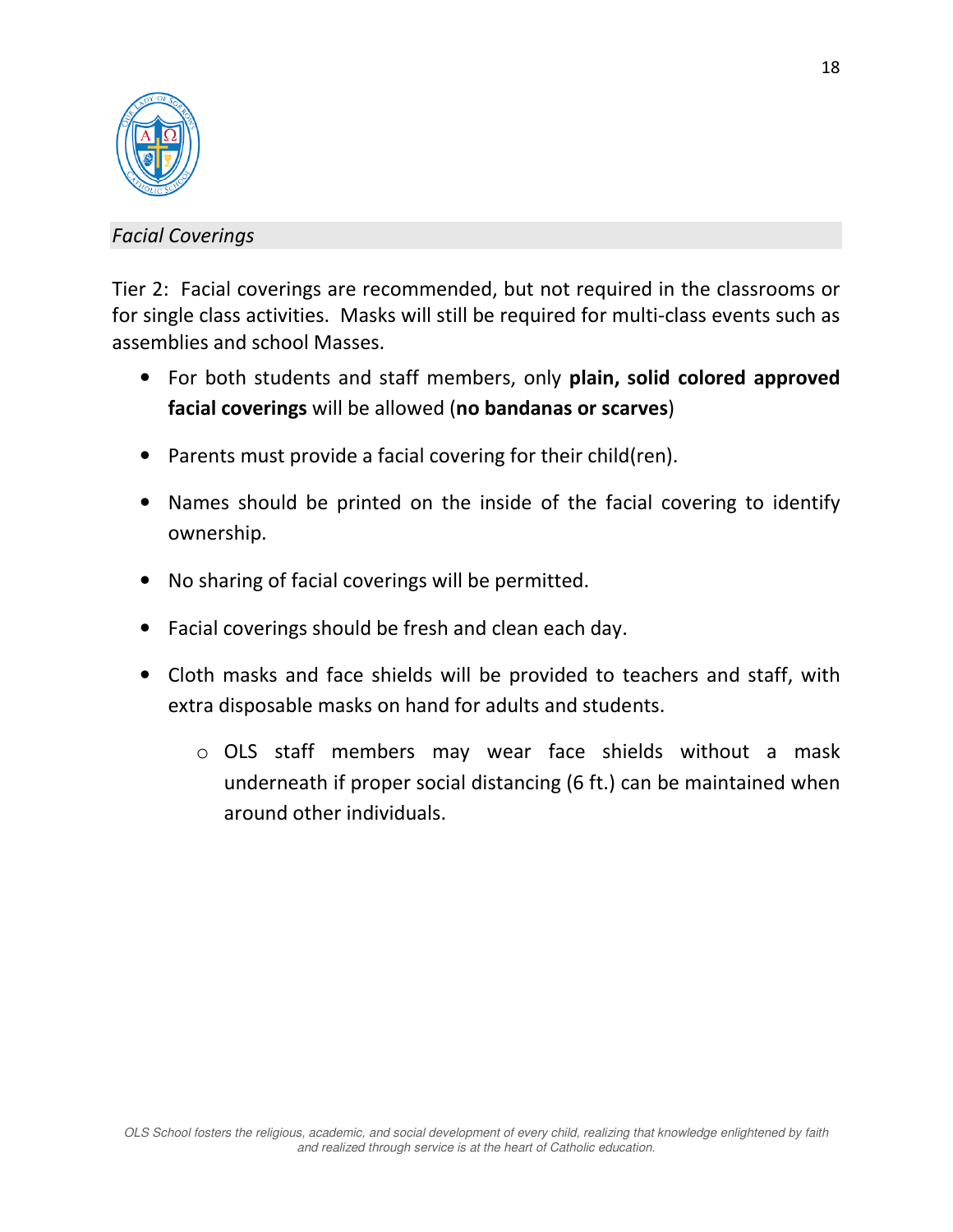

#### *OLS Health Room*

The OLS Health Room will be reserved as a potential isolation space for students and staff who may begin displaying symptoms of illness during the school day.

- If a student or adult in the classroom needs attention from the health room, staff members may contact the office or send the student to the health room.
- The dispensing of medicine will take place in the health room.

# **ISOLATION PROTOCOLS**

Should a student or staff member develop symptoms during the school day, the affected individual(s) will be isolated in the Health Room or in another designated space.

- Symptoms associated with Covid-19 and other infectious diseases include:
	- o Fever
	- o Cough
	- o Chills
	- o Shortness of breath, difficulty breathing
	- o Headache
	- o New loss of taste or smell
	- o Fatigue
	- o Muscle or body aches
	- o Sore throat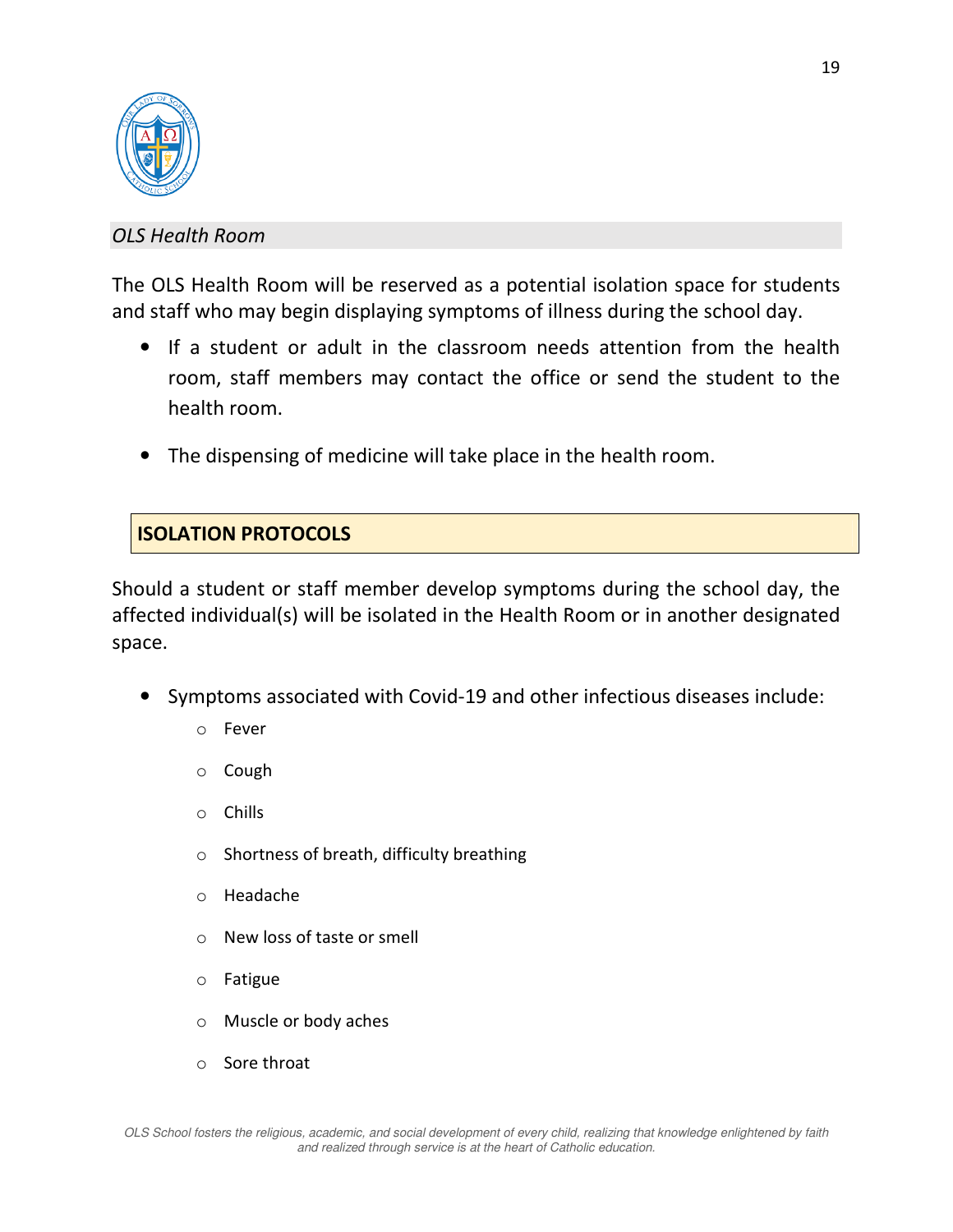

- o Congestion or runny nose
- o Nausea, vomiting, or diarrhea
- Students in isolation will always remain visible to a school employee.
- Emergency contact information for students and staff will be regularly updated so that the appropriate parties can be reached when needed.
- OLS will follow recommendations from the appropriate health agencies regarding closing off and disinfecting affected classrooms, common areas, and the isolation space itself.

## **IN THE EVENT OF A POSITIVE CASE**

**In the event of a positive case within the immediate family of a student or staff member**:

• Health guidelines require the family to quarantine away from school for 7 days after the last exposure. The individual may return on Day 8 if they are symptom-free and receive a negative Covid-19 PCR or antigen test on day 5, 6, or 7. Home Covid tests are not acceptable within this strategy.

**OR**

• Quarantine away from school for 10 days after the last exposure. The individual may return on Day 11 without testing if they are symptom-free. *Please note that fully vaccinated students and staff, or those who have had a confirmed case of Covid-19 within 90 days, will not be required to quarantine.*

#### **In the event of a positive case of a student or staff member:**

• the student or staff member may be able to return after being quarantined for ten (10) days since the onset of symptoms AND being fever free for at least **72** hours without the aid of fever-reducing medications AND with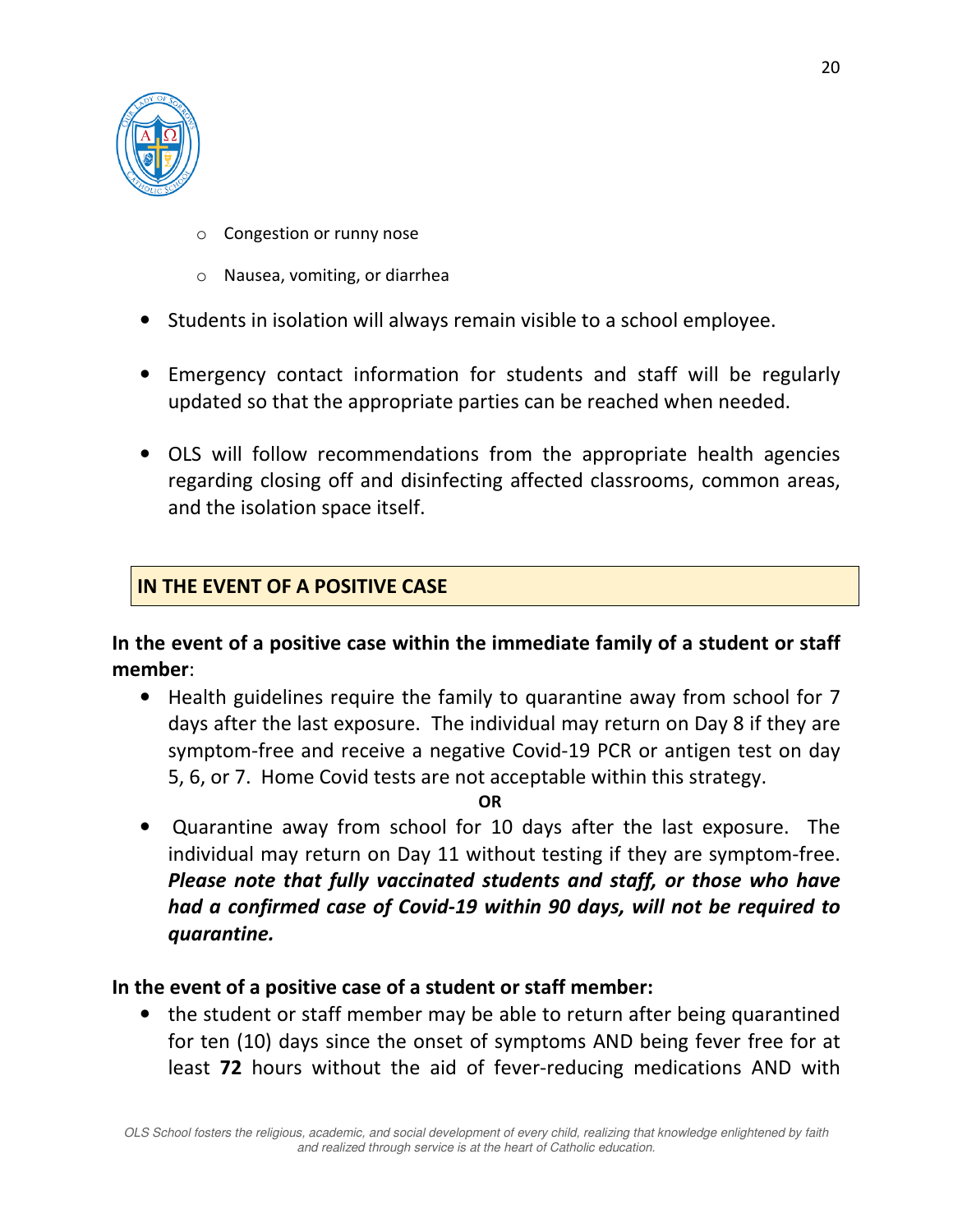

improvement to respiratory symptoms without the use of medications, or until released by the health department.

## **In the event of a positive case of a student or teacher within a classroom**:

According to the updated information from the Alabama Department of Public Health:

*"The CDC defines a close contact as someone who was within 6 ft. of an infected person for a cumulative total of 15 minutes or more over a 24-hour period. HOWEVER, in the K-12 indoor classroom setting, the close contact definition excludes students who were within 3 to 6 feet of an infected student where* 

- *both students were engaged in consistent and correct use of well-fitting masks; and*
- *other K-12 school prevention strategies (such as universal and correct mask use, physical distancing, increased ventilation) were in place in the K-12 school setting."*

Unvaccinated students, teachers, or staff members who are identified as close contacts who were exposed within the school setting should either:

• Quarantine away from school for seven (7) days after the last exposure. The individual may return on day eight (8) if they are symptom free and receive a negative Covid-19 PCR or antigen test on Day 5, 6, or 7. Home Covid tests are not acceptable within this strategy.

#### **OR**

• Quarantine away from school for 10 days after the last exposure. The individual may return on Day 11 without testing if they are symptom-free.

Students or staff members who are close contacts to a diagnosed Covid-19 case must quarantine (10 days or 7 day test to stay) **unless**: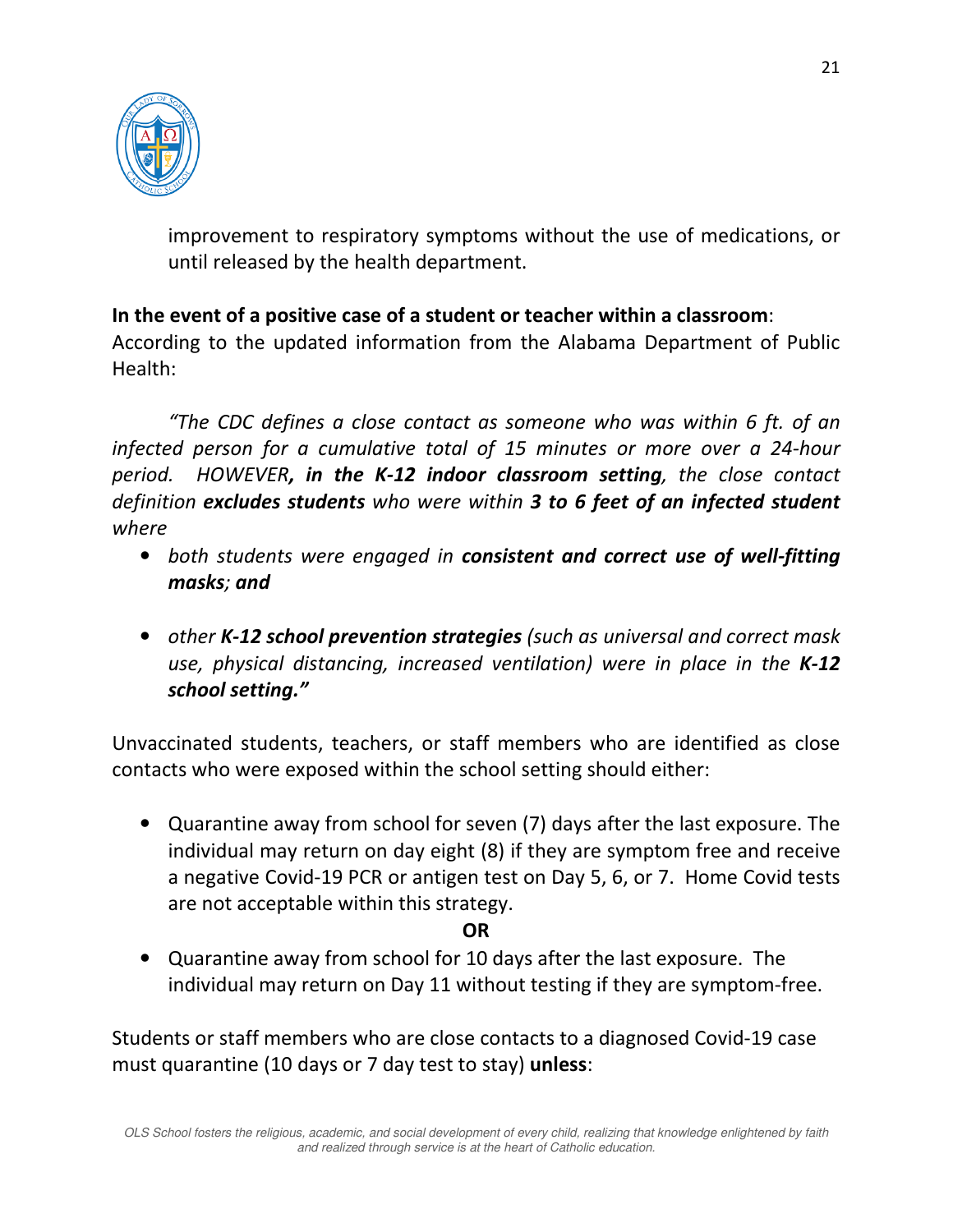

- Both individuals were engaged in consistent and correct use of well-fitted masks and other prevention strategies were in place (distancing of at least 3 feet and increased ventilation). These individuals do not have to quarantine. **Note: This only applies to close contacts within the school setting, not those taking place outside of the school day.**
- Close contacts are fully vaccinated and asymptomatic. These individuals do not have to quarantine.
	- o Recommendation: obtain testing 3-5 days after contact and remain strictly masked for 14 days.
- Close contacts tested positive for Covid-19 in the prior three (3) months and are asymptomatic. These individuals do not have to quarantine.
	- o Recommendation: obtain testing 3-5 days after contact and remain strictly masked for 14 days.

**In all instances, all close contacts should still closely monitor symptoms. Antibody testing is not a recommended strategy at this time for making quarantine decisions – only the avenues outlined above.** 

# **STUDENT ABSENCE PROTOCOLS**

Parents are encouraged to conduct a home health screening prior to sending a child to school.

- Any student with a fever at or above 100<sup>°</sup> should remain home, and the **parent should contact the school office as early as possible.**
- Parents should contact their pediatrician for any child that develops a fever. The doctor may advise a test to rule out Covid-19.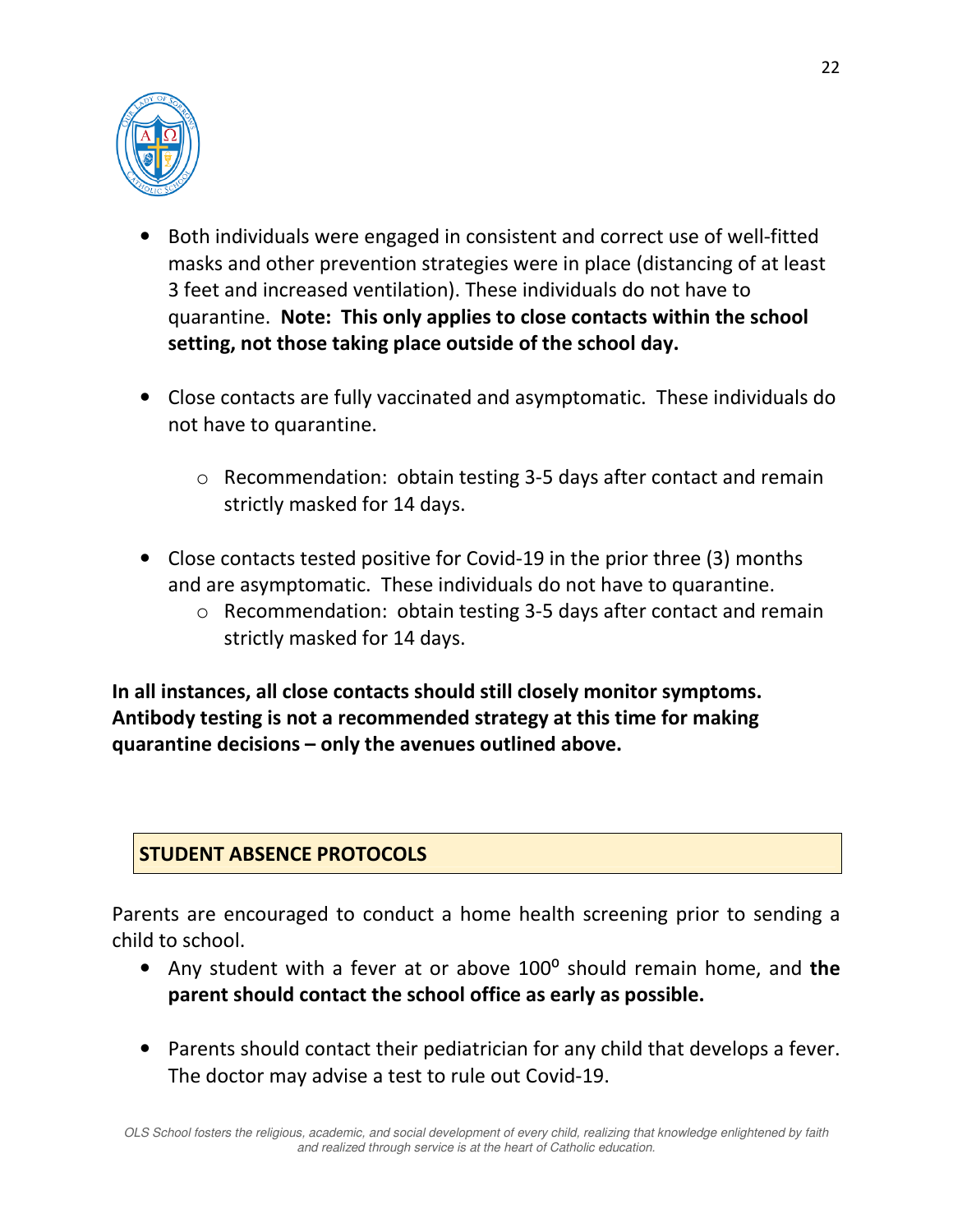

- If the child tests positive for Covid-19 he/she may return to school ten days from the onset of symptoms, AND 24 hours fever free, without the aid of fever-reducing medications, AND significant improvement in symptoms, without the use of medications. This does not necessarily equate to thirteen days because they all have to occur. **Students must bring a doctor's note indicating the child is cleared to return to school.**
- If a Covid-19 test is not conducted, the child may return to school once he/she has been fever and symptom-free for 24 hours without using feverreducing medication. **Students must bring a doctor**'**s note indicating the child is cleared to return to school.**

Students who are required to miss school due to a diagnosed Covid-19 infection or a required quarantine due to exposure will have those absences excused.

- Teachers will work with the parents to ensure classroom assignments are shared so that can be completed at home.
- Sufficient time will be given to allow the student to make up tests, quizzes, or assignments.

# **FACULTY / STAFF ABSENCE PROTOCOLS**

Faculty and staff are encouraged to conduct a home health screening prior to arrival at school.

- Any staff member displaying symptoms of Covid-19 or a fever at or above 100⁰ should remain home and **contact the principal as early as possible**.
- The staff member should then contact his/her doctor who may advise a test to rule out Covid-19.
- If the staff member tests positive for Covid-19 he/she may return to school ten days from the onset of symptoms, AND 24 hours fever free, without the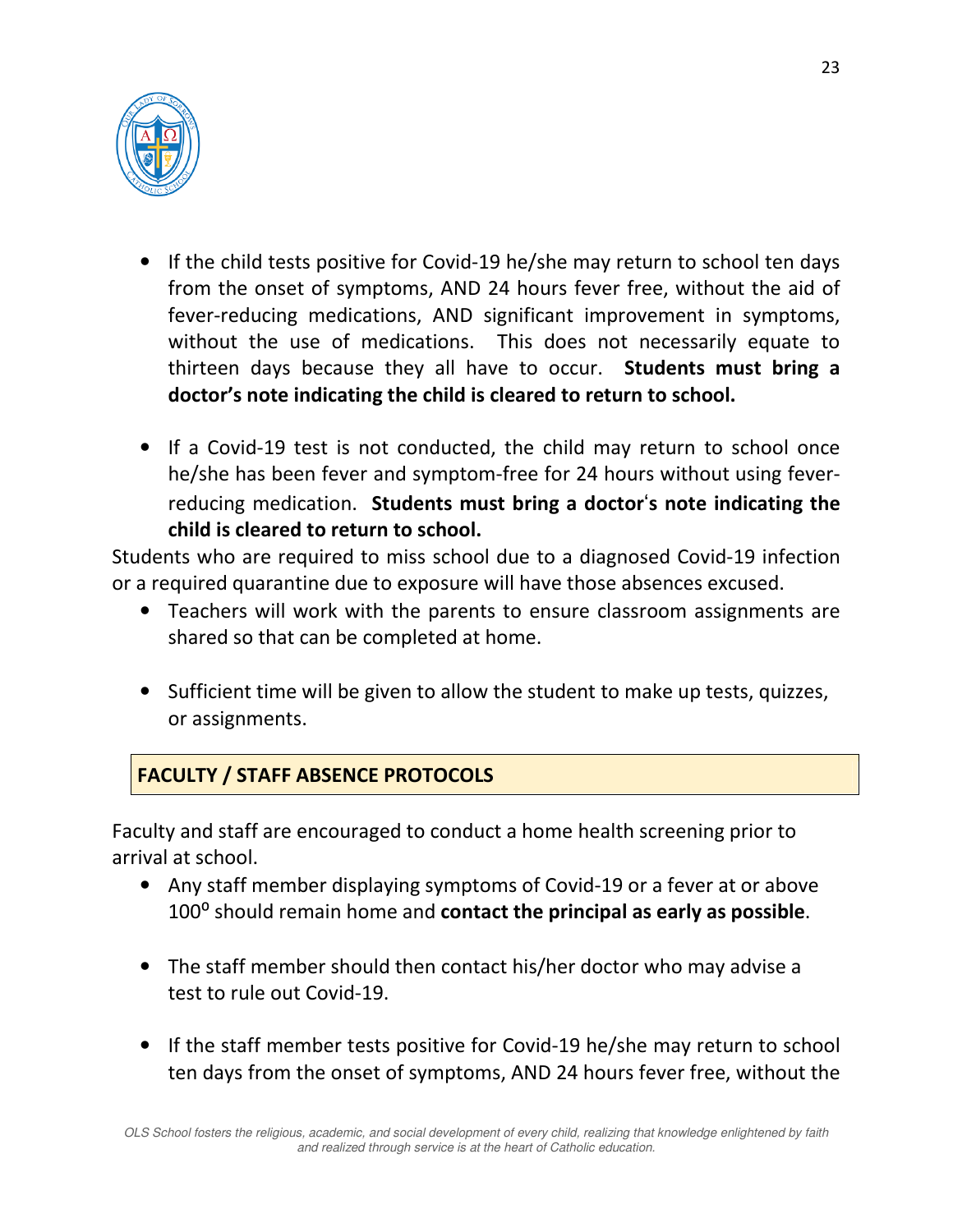

aid of fever-reducing medications, AND significant improvement in symptoms, without the use of medications. This does not necessarily equate to thirteen days because they all have to occur. **The staff member must bring a doctor's note indicating clearance to return to school.**

- If a Covid-19 test is not conducted, the staff member may return to school once he/she has been fever and symptom-free for 24 hours without using fever-reducing medication. **The staff member must bring a doctor's note indicating clearance to return to school.**
- A substitute will be provided in the event of a staff absence.
- Teachers will have lessons plans for the substitute ready in increments of fourteen days.

## **CLEANING PROTOCOLS**

OLS School has developed additional cleaning protocols to ensure safe environments through regular disinfection.

- Faculty and staff are encouraged to assist with cleaning throughout the school day.
- Sanitation stations will be set up in classrooms, in shared staff spaces, at building entrances and exits, and during morning and afternoon carpool.
- The school has procured necessary supplies for cleaning and for hygiene, including larger amounts of hand sanitizer, hand soap, disinfecting spray, disinfecting wipes, disinfecting cleaners, Kleenex, paper towels, etc.
- Maintenance and school staff have received proper training relevant to the role they will play in regular disinfection throughout the school day and after hours. A plan for keeping accurate cleaning records has been created.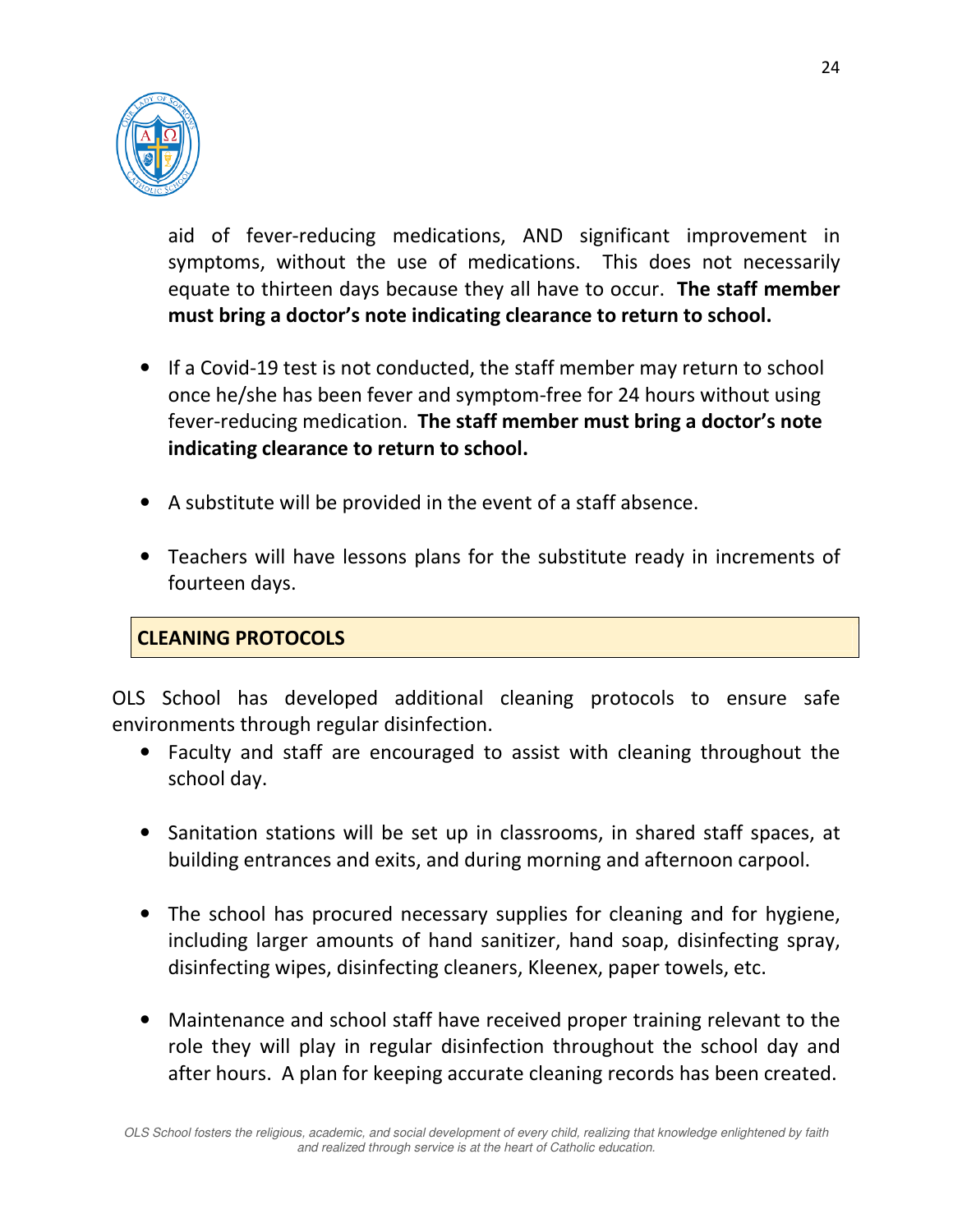

• Sprays or cleaners with fumes will not be used when students are present.

The outline for cleaning (responsibilities indicated through posted signage) is as follows.

- **Between each use of high touch items including:** 
	- o Electronic equipment such as copy machines, shared computers/tablets/electronic devices, telephones, remote controls, and keyboards
	- o Shared items, when impossible to create student sets for individual use
- **Frequently throughout the day including:** 
	- o Restrooms, light switches, doorknobs/handles, desks or tables
	- o Appliances such as coffee makers, refrigerators, microwaves
- **Daily deep cleaning (by contracted cleaning company):** 
	- o Classrooms
	- o Offices
	- o Common areas
	- o Restrooms
	- o Lockers
	- o After a student/staff member develops symptoms during a school day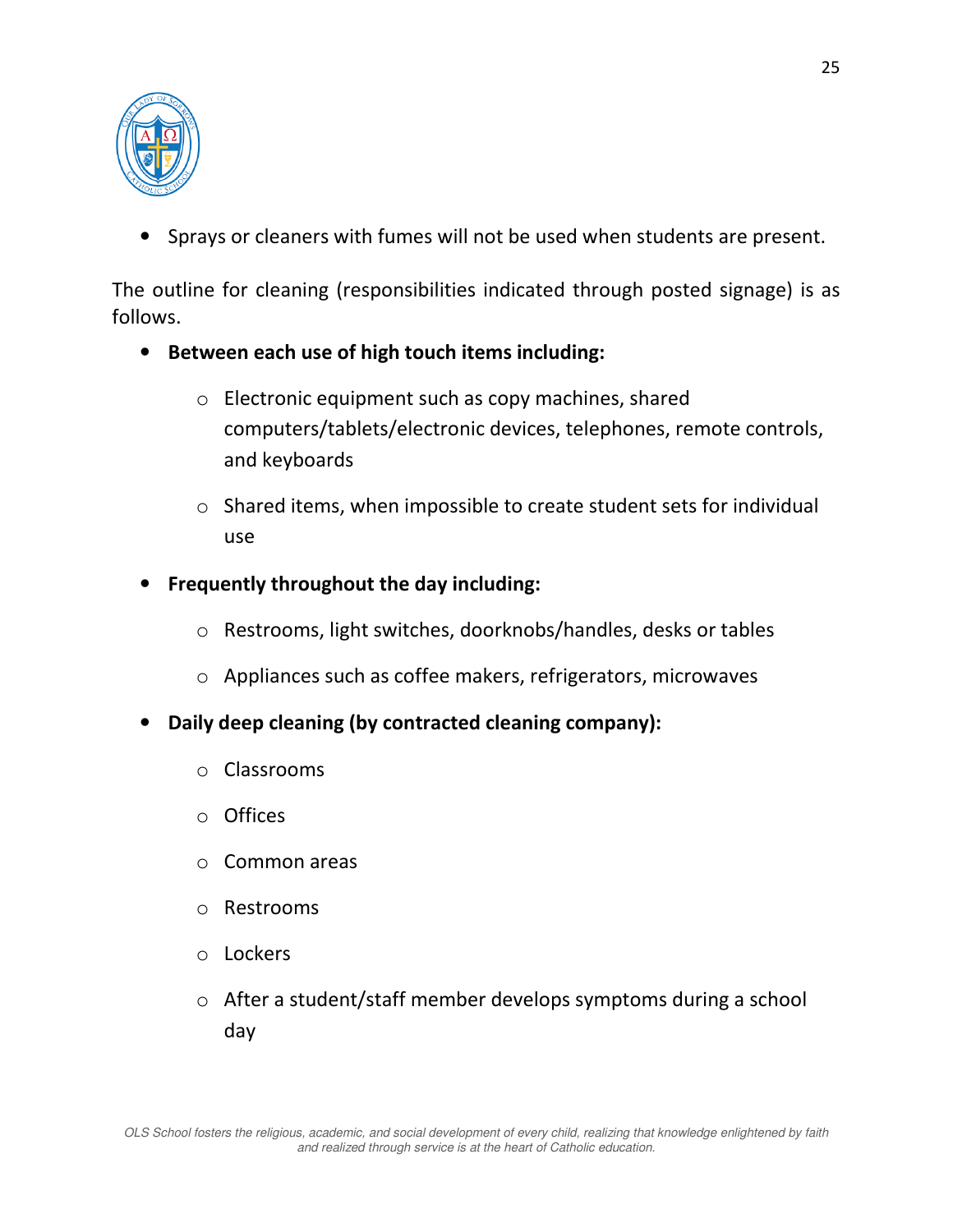

o After identification of positive cases under the guidance of the local health department

## **MAINTAINING SOCIAL DISTANCING**

Per the recommendation of the American Academy of Pediatrics, three to six feet social distancing will be maintained in OLS School classrooms and other campus spaces.

#### *Within the Classroom*

Classroom seating and furniture will be organized to maintain three to six feet social distance. Non-essential items in classrooms have been removed to maximize space.

Faculty and staff will explicitly teach, model, and re-teach protocols to develop social distancing. Visual cues will be employed to assist with social distancing.

#### *Throughout the School Building*

Visual supports will be employed throughout the building to assist with social distancing.

Junior High  $(6^{th} - 8^{th}$  grades)

- Locker assignments will be separated as much as possible.
	- o Students will only use lockers at designated, staggered times when social distancing can still be maintained.
	- $\circ$  Lockers will be sanitized daily.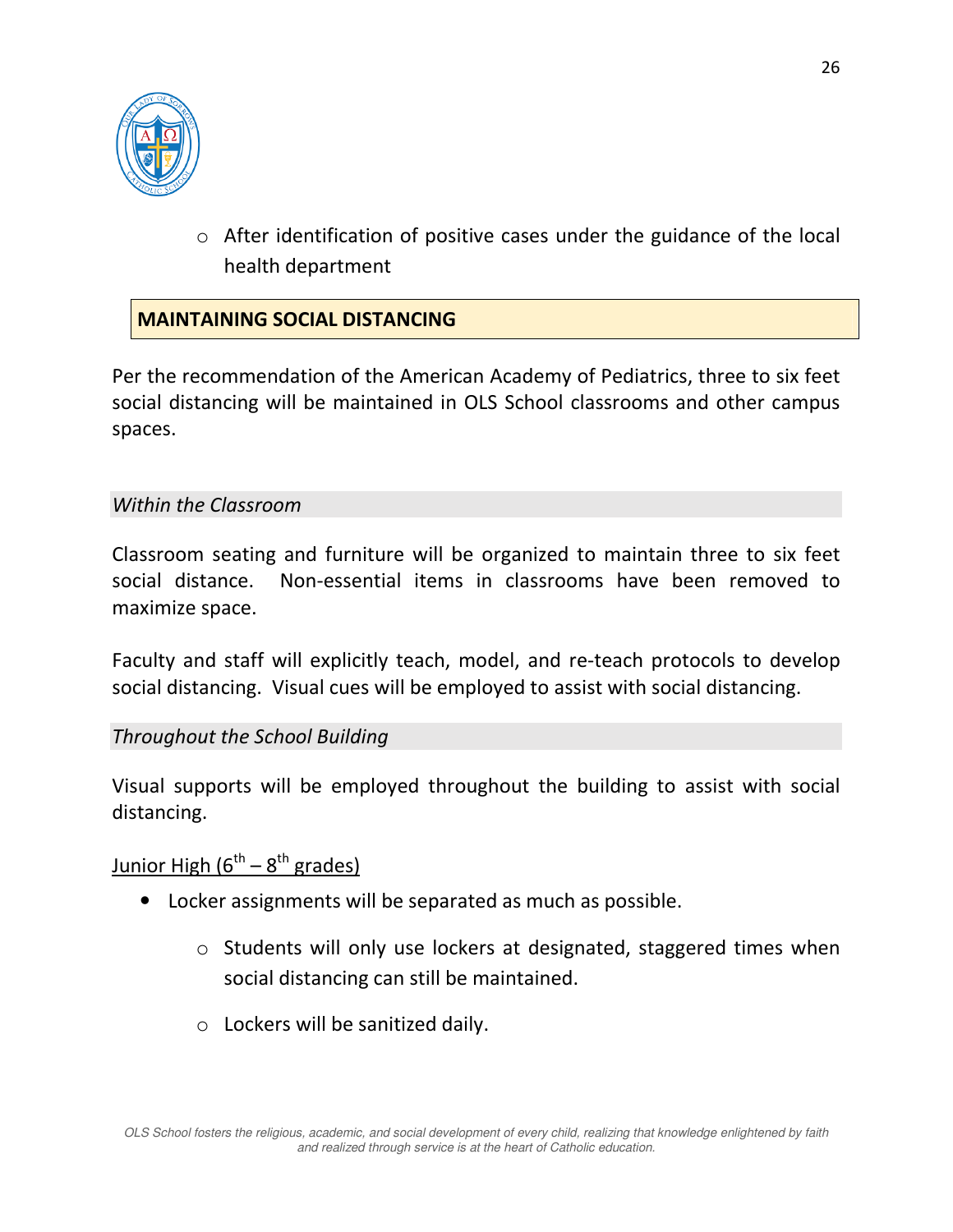

# $4^{\text{th}} - 8^{\text{th}}$  Grade Departmentalized Teachers

• Procedures will be in place so that students can safely travel from class to class.

#### *Recess*

Daily recess is scheduled for every grade level for students to enjoy a mask-free break of unstructured play. If we are operating on Level 3, classes will be separated for play.

#### *Specials*

Art

• Art classes will be held in the Art room, with seating properly distanced.

Atrium

• Atrium will be held in the Atrium classrooms with social distancing and frequent sanitizing measures in place.

Computer

• Computer classes will be held in the computer lab if social distancing is possible; otherwise, homeroom classrooms will be used.

Counseling

- Counseling classes will be held in the homeroom classrooms.
- The counselors will assist with test monitoring outside of the classroom.

Library

• Furniture has been arranged so that a class of students can properly distance in the library.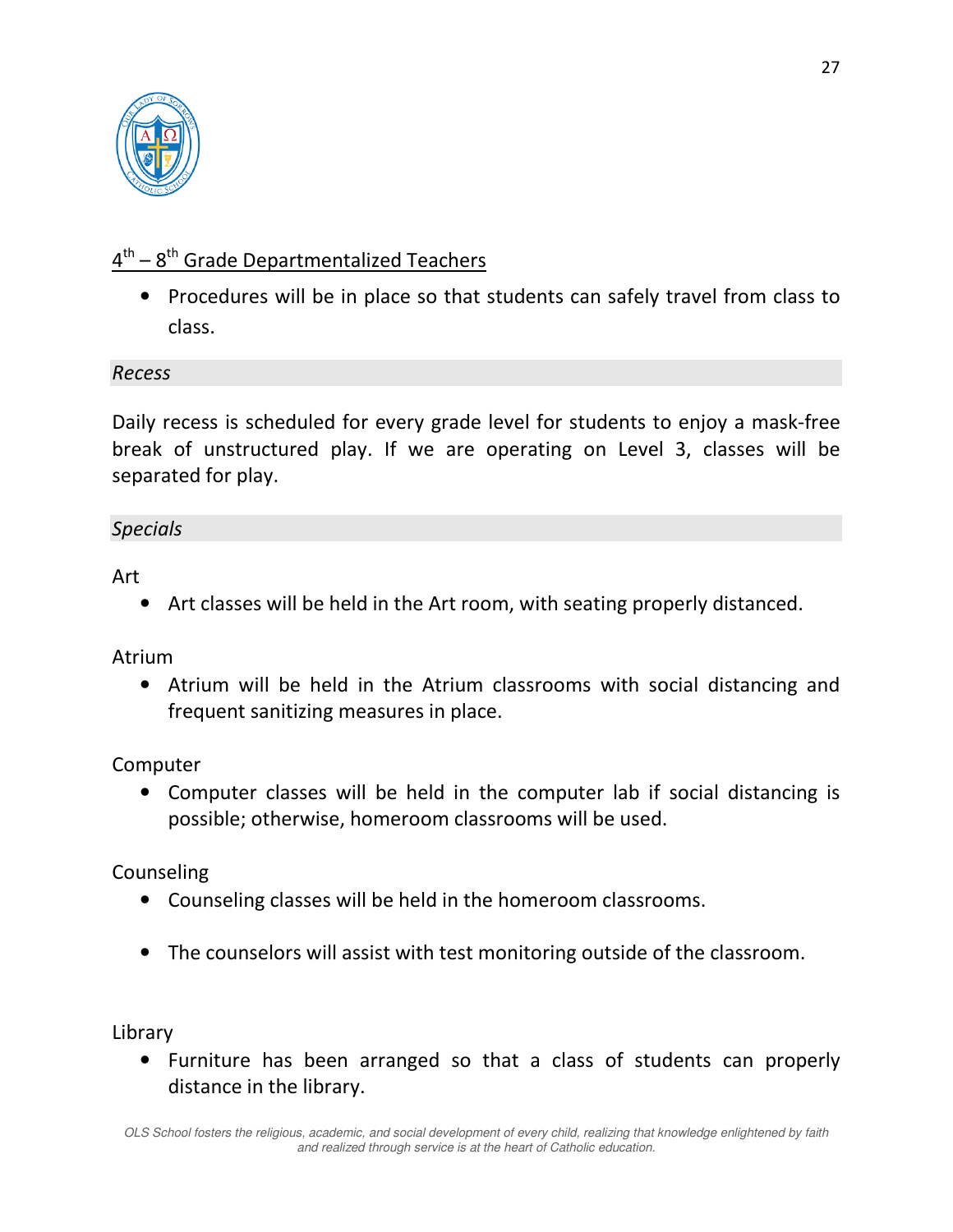

- Students will be encouraged to use the online catalog to select books for check out. The library staff will deliver the book(s) to the student.
- If online selections are not possible, arrangements may be made for students to visit the library and select a book with the assistance of the library staff.
- The librarian will work with students in reading intervention and enrichment, as well as assist with test monitoring outside of the classroom.

**Music** 

• Music will be held outdoors when possible. Otherwise, music classes will be held in the homeroom classroom.

Physical Education

• PE classes will be held outdoors. In the event of inclement weather, PE will be held in the gym/homeroom classroom. When indoors, masks will be required. However, outdoor classes will not require the use of masks.

Resource

- Reading resource classes will be held in the Reading resource room.
- The Reading resource teacher will work with students in reading intervention and enrichment, as well as assist with test monitoring outside of the classroom.
- Math resource classes will use the Math resource room.
- The Math resource teacher will work with students in math intervention, as well as assist with test monitoring outside of the classroom.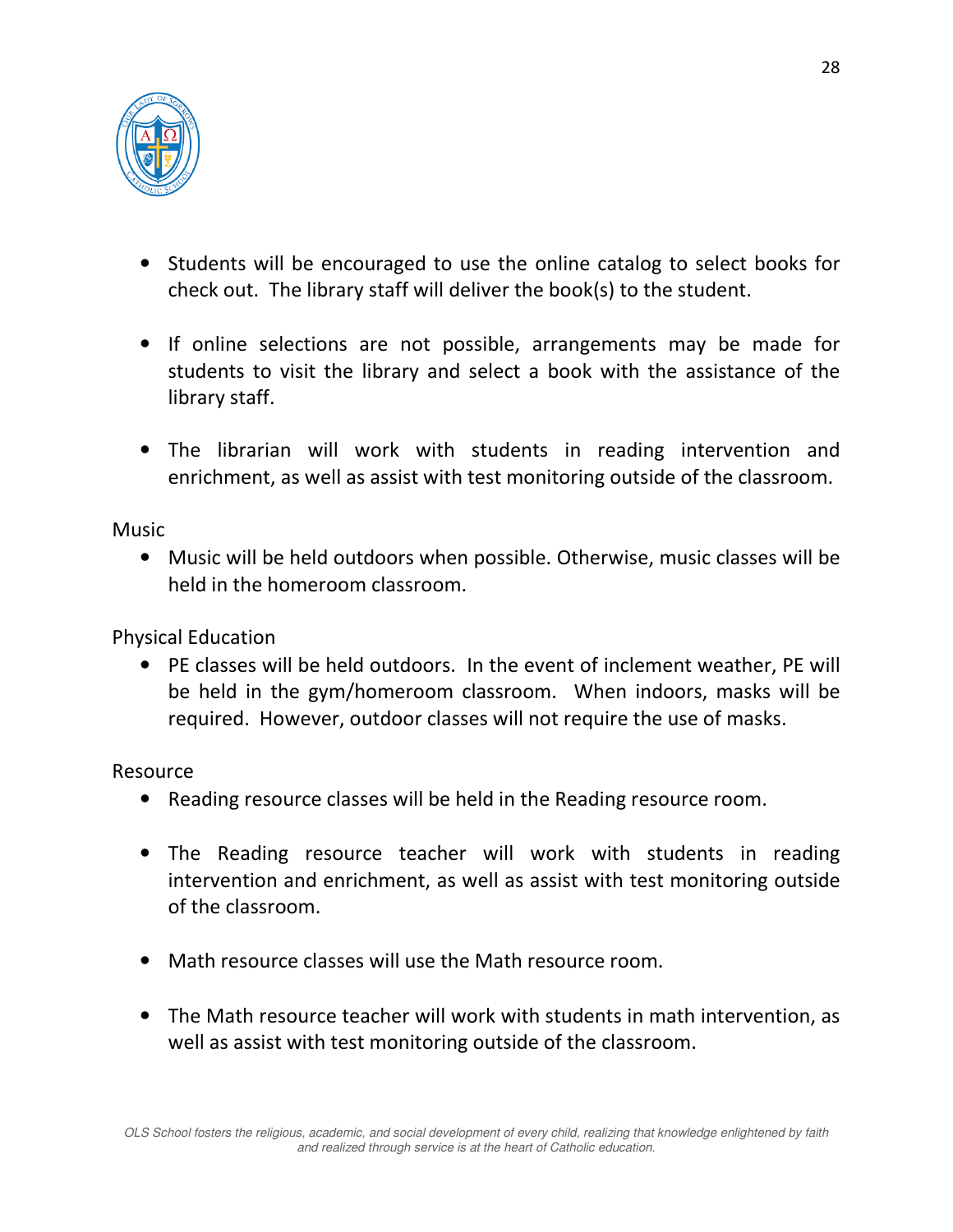

Spanish

• Spanish will be held in homeroom classes.

## *Field Trips / Extracurricular Activities*

Travel to outside events and field trips are being planned for this school year in hopes that travel becomes a safe reality for our students. In addition, teachers will explore appropriate virtual opportunities for students as much as possible.

• OLS School extracurricular activities will occur as health guidelines permit.

## **FOOD SERVICE**

Christian Catering will continue to provide lunches for our students incorporating additional health and safety measures.

#### *Lunch and Snack*

Classes will be able to eat lunch in the cafeteria on a rotating basis, allowing for seating with proper distancing. On the days students are not in the cafeteria, they will eat lunch in their classrooms or outdoors, if weather permits.

Snack will be eaten in classrooms or in an outdoor space.

## \*\***DUE TO FOOD ALLERGIES, NO NUT PRODUCTS WILL BE PERMITTED**\*\*

- Dividers will be used as barriers between students when facial coverings must be taken off to eat.
- At this time, no visitors will be allowed at lunch time.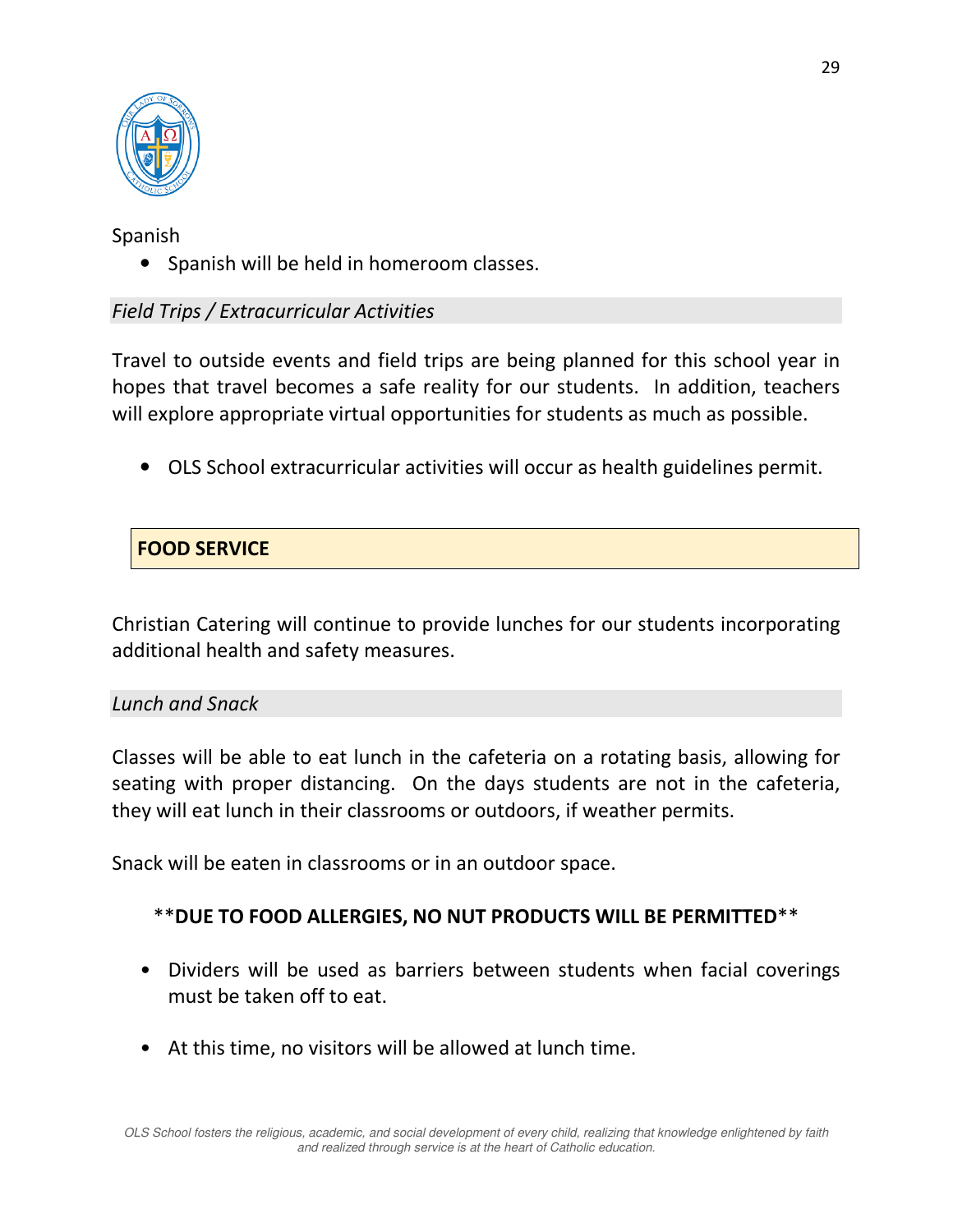

Lunch schedules are as follows:

- 11:00 11:30 AM Grades 2 and 3
- 11:30 12:00 PM Grades 4 and 5
- 12:00 12:30 PM Grades 6, 7, and 8
- 12:30 1:00 PM Grades K and 1

# CALENDARS AND SCHEDULES

 OLS School has formulated a calendar that anticipates and plans for potential closures, particularly short-term closures, minimizing disruptions.

*Yearly Calendar* 

Teachers and staff will report to school on **August 4, 2021**.

Students will report on **August 11, 2021** for the first day of school.

## *Daily Scheduling*

There will be schedules for both the Traditional Learning format and the CASE Learning format.

## **COMMUNICATION**

OLS School will continue to provide proactive and clear communication to faculty, staff, students, and families.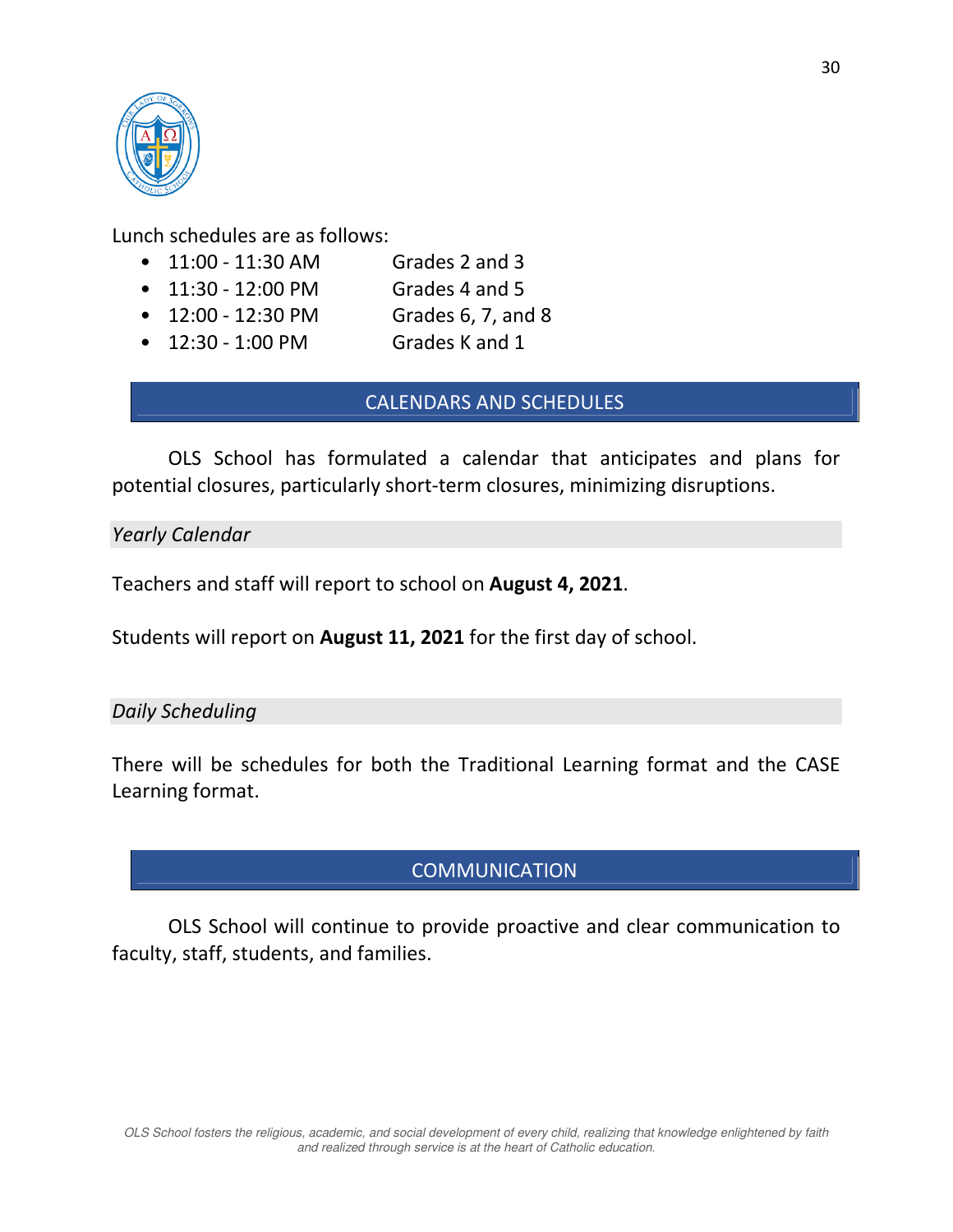

## CREATING AND MAINTAINING COMMUNITY

One of the defining characteristics of OLS is the strength of our school community. With new instructional formats and social distancing practices in place, the continuation of traditions, of support, of instilling a sense of belonging, of building the faith, and of rebuilding a sense of safety will be explicitly planned.

## **CREATING COMMUNITY IN THE CLASSROOM**

Knowing that the possibility to transition between the Traditional Learning format and the CASE Learning format exists, special care will be given to prioritizing the establishment of community within each classroom in both formats.

We will work to:

- Schedule short individual family meetings for all students to safely visit the classroom and meet the teacher.
- Establish a classroom meeting routine that includes greeting and sharing that can continue during CASE Learning and be video-conferenced to students at home due to quarantine or other factors.
- Utilize feedback mechanisms to assess sense of belonging and comfort in the class.
- Take brain breaks to play socially distanced games that encourage conversation between classmates.
- Provide opportunities for breaks (outdoors) from wearing facial coverings.
- Identify benchmark moments/activities for the class/school (Praying with Pals, Dr. Seuss Day, Oregon Trail, etc.). Identify terms under which they can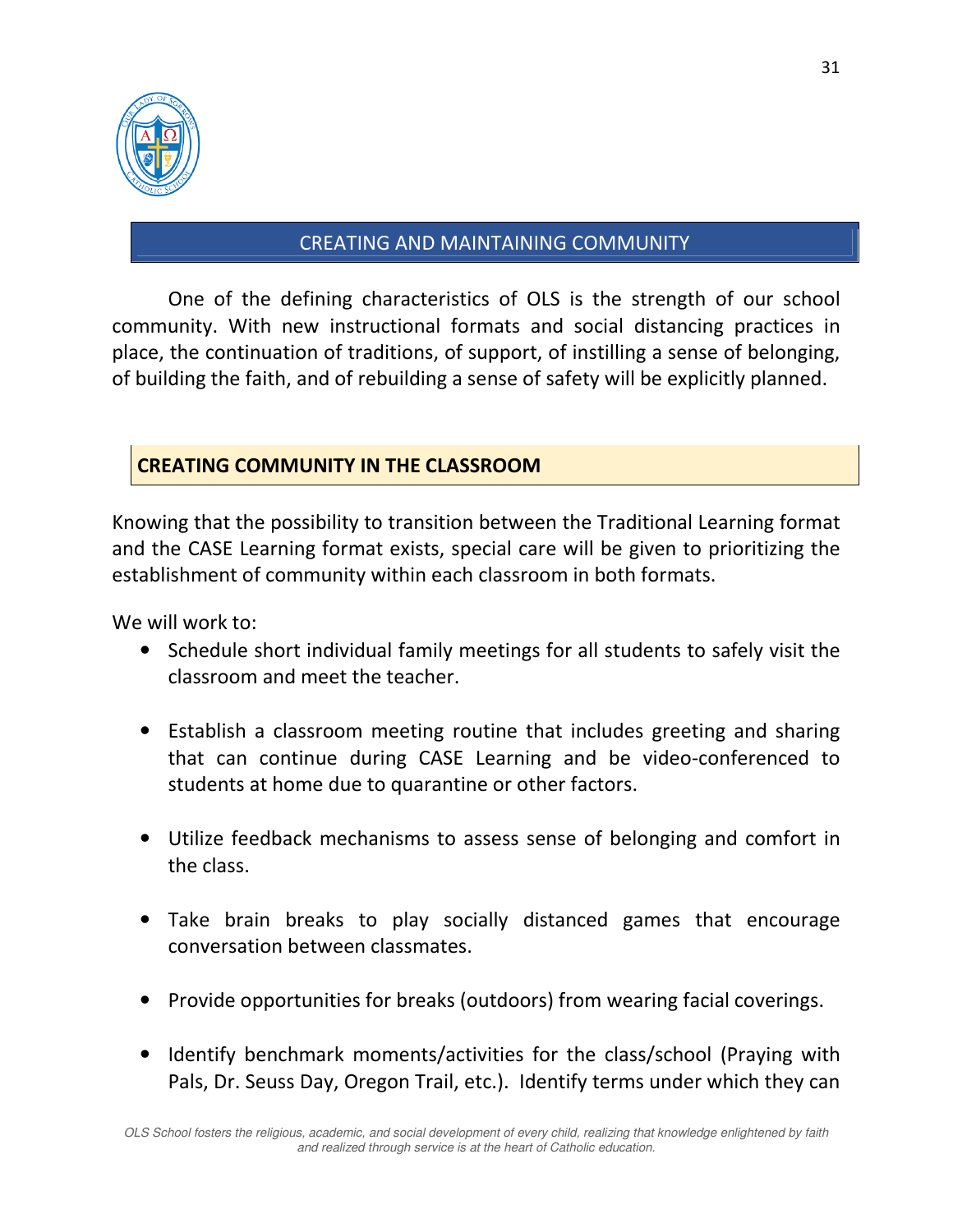

safely occur and ways to accommodate if needed.

# **MAINTAINING ROUTINES THAT SUPPORT COMMUNITY**

Special consideration will be given to maintain traditions for the school as a whole to support the partnership between the school and the family.

We will work to:

- Establish procedures for prayer, morning announcements, and school assemblies that can be continued in the event of CASE Learning.
	- $\circ$  Video conference into classrooms daily may be led by the principal or by students/classes according to a schedule that continues during CASE Learning.
- Provide virtual options for parent conferences.
- Create opportunities to keep the fun of school alive through spirit weeks, student challenges, contests, etc.
- Enlist students to assist with adapting special OLS traditions to new, creative formats that allow these to continue.
- Establish a plan for all students to orient them to new procedures at school.

# **FACILITATING ONGOING CONNECTIONS**

Without intentional planning, connections that naturally occur due to frequent interaction may be lost due to new procedures and configurations. However, some of these approaches may result in even greater connections as a result of increased access due to virtual formats.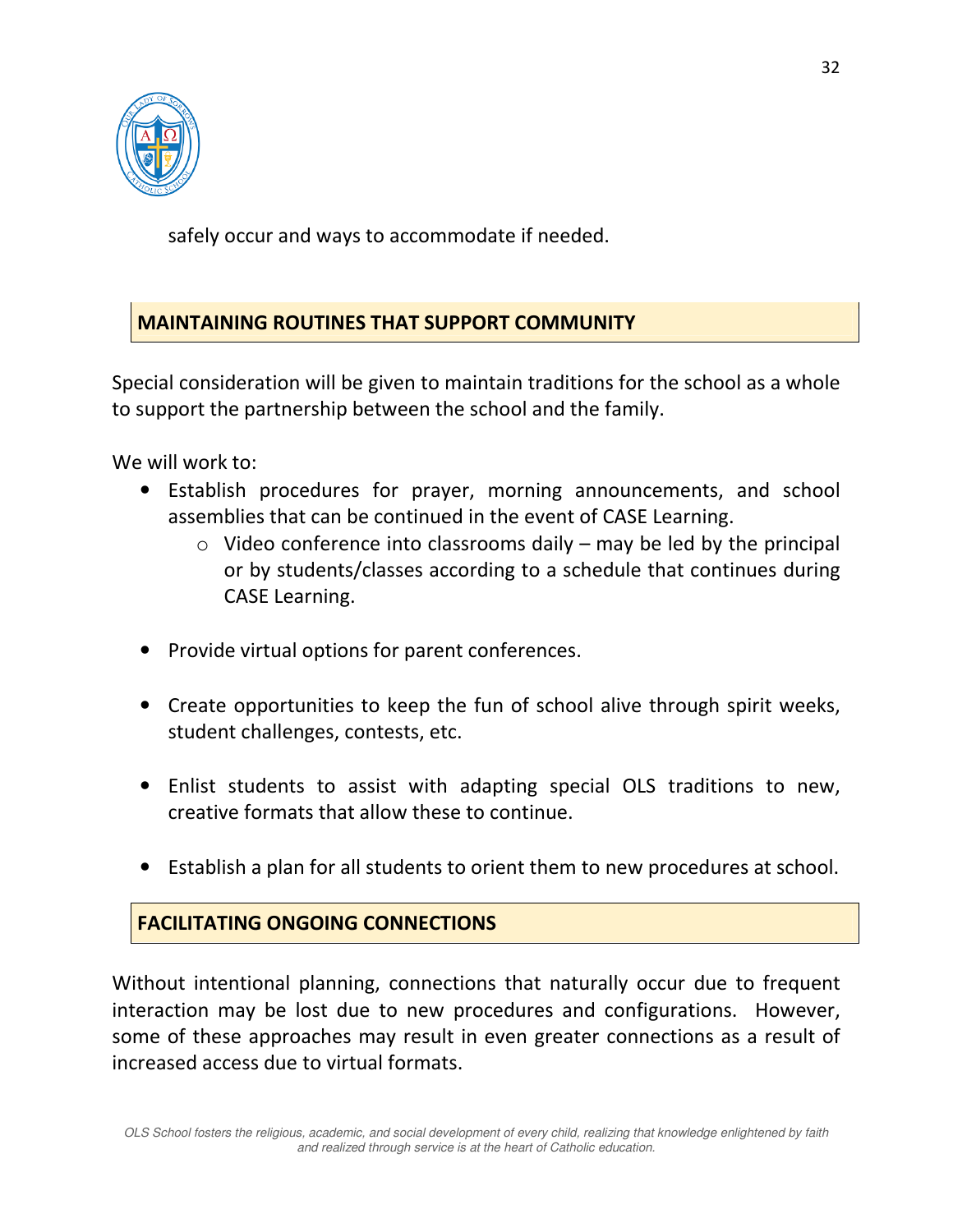

We will work to:

- Continue previous avenues of communication in a virtual format.
- Identify channels of communication with faculty so parents know how and when to contact them, particularly during CASE Learning.
- Create an easily accessible digital resource of "Who to Contact" or "FAQs" for parents.

## **MITIGATING STRESS RESPONSES**

Students, staff, and families are experiencing continued stress, as well as potential anxiety about returning to a changed school environment. Concerns about finances, health, and maintaining a balanced workload will likely be factors as well. Proactive methods to dissipate feelings of stress and anxiety before they occur or become debilitating will be important.

We will work to:

- Plan for explicit instruction and integration of Social Emotional Learning (SEL) as a preventative measure. School counselors will teach lessons and provide training for teachers to incorporate into the classrooms.
- Communicate mental health resources to families.
- Support staff throughout another challenging school year.

## CURRICULUM AND INSTRUCTION

Prioritizing essential standards and skills will be even more important as we continue to plan for learning gaps that may have occurred during the spring of 2020, and as we plan for the potential shifts to CASE Learning for students at any time due to quarantines, cases, or health orders.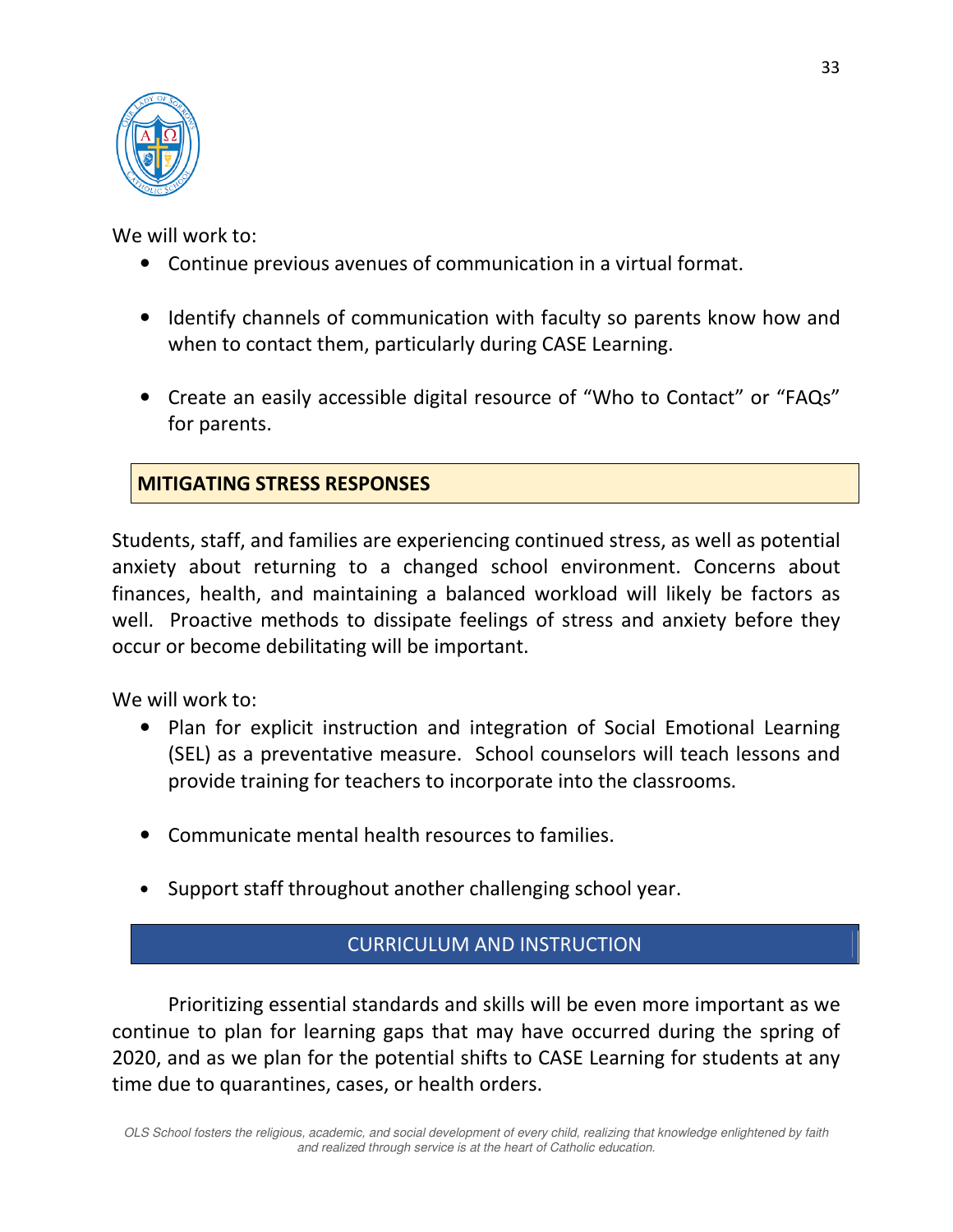

Harnessing assessment data to make instructional decisions and beginning with the end in mind to plan units of instruction will be helpful in designing flexible learning plans for these potential shifts. This section addresses curriculum and instruction needs during the Traditional Learning format. CASE Learning curriculum and instruction needs will be addressed in updated guidelines.

General Considerations:

- Teachers will be prepared to shift to an updated CASE Learning format at any time should health orders or circumstances dictate the need to do so.
- Teachers may utilize video cameras or webcams, so that the direct instruction portions of their face-to-face instruction can be recorded for students at home.
- Training for CASE Learning will be provided for teachers, students, and families.
- NWEA MAP data will be analyzed to identify learning gaps and to plan instruction and intervention. MAP screening assessments may also be used.

#### PROMOTING CATHOLIC IDENTITY

OLS School will continue to provide the transformational experience that is Catholic education. This becomes harder in a socially-distanced or virtual environment without intentional planning across all grade levels and subject matters.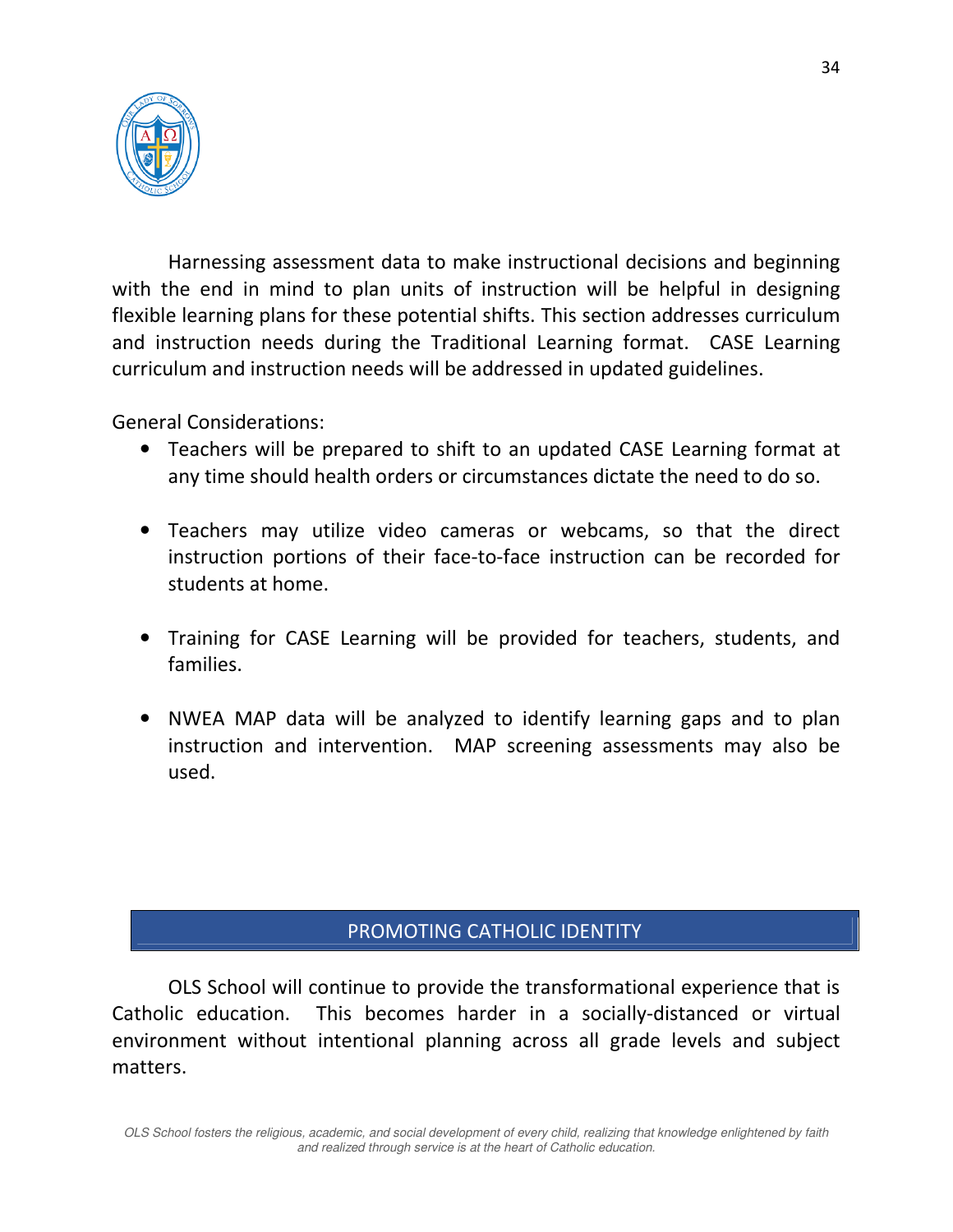

## **LITURGY AND PRAYER**

Along with intentional social and emotional learning (SEL) instruction and supports, continuing to model reliance on prayer and the sacramental life will be important for the overall well-being of all staff, students, and families.

- All grade levels will attend weekly school liturgies in the church or in the Parish Hall (live-streamed).
- Students will be required to wear an OLS approved facial covering throughout the Mass, except during Communion.
- Parish guidelines for separation and social distancing will be followed.
- Public attendance will be limited to parents of the students who are leading the liturgy. The balcony area is reserved for these parents.
- Mass attire is required for all kindergarten through eighth grade students on Mass day, whether in the church or the Parish Hall.
- If a shift to CASE Learning must take place, OLS School will continue to livestream liturgies.
- Opportunities for daily prayer, prayer services, and other Catholic devotions as a school community will still be provided. The Director of Religious Education will work with the pastor to modify opportunities for Reconciliation for students and staff.
- Students will be involved in the planning of new ways to hold Eucharistic celebrations, Reconciliation services, retreats, and other faith life opportunities.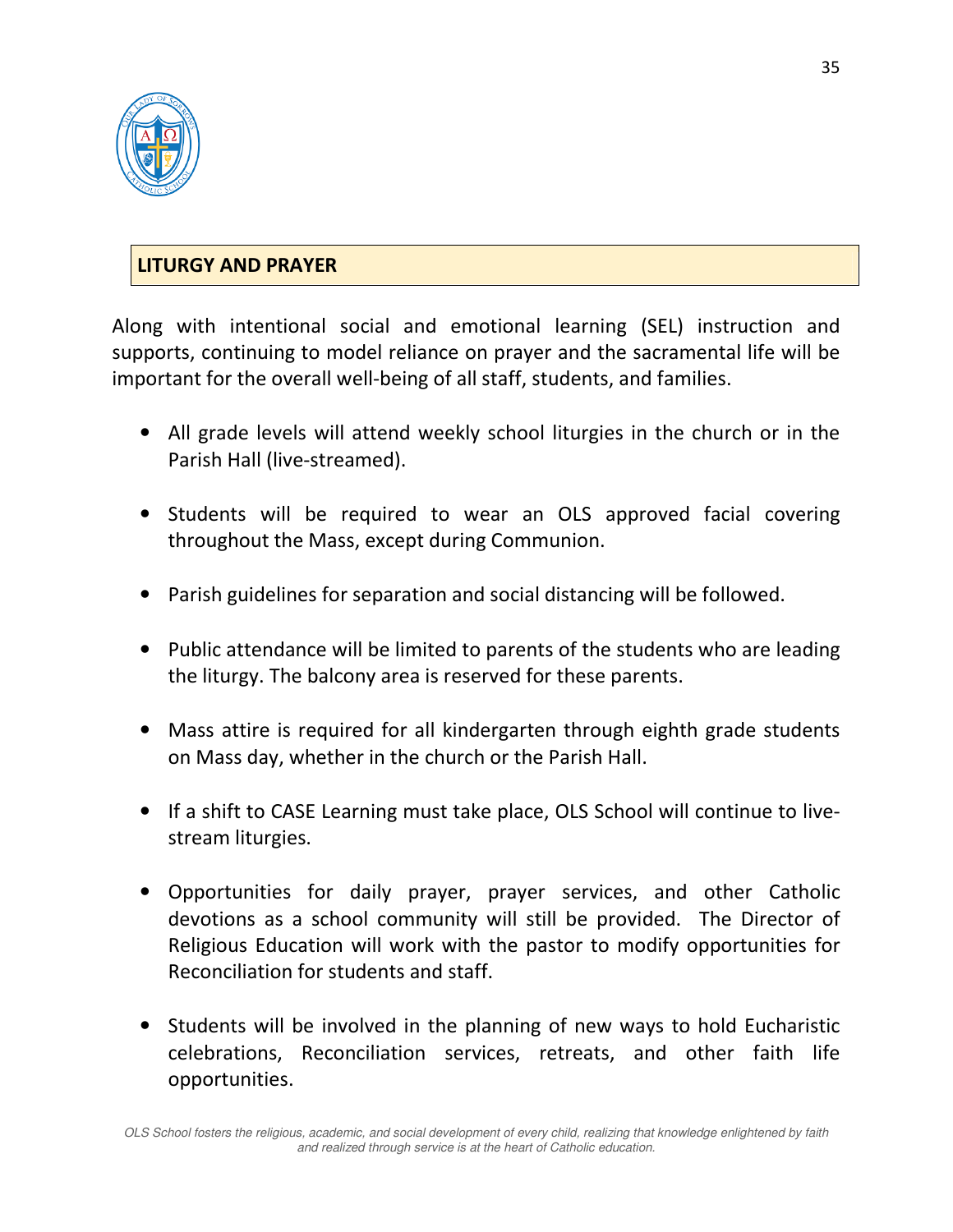

- Whether in the Traditional Learning format or the CASE Learning format, all class sessions will begin with prayer, including soliciting prayer intentions from students.
- Whether in the Traditional Learning format or the CASE Learning format, sacramental prep will continue.
- Families will be encouraged to join our virtual faith life activities.

# **INTEGRATION OF FAITH**

Increased emphasis on multi-disciplinary instruction allows for greater opportunity for real-life application of Catholic identity to other content areas. **Emphasizing the integration of faith into all aspects of life is the greatest success of a Catholic school.**

We will continue to:

- Imbue a Catholic worldview and Gospel values in curricular content areas.
- Connect current events with a Catholic perspective as a framework to support understanding.
- Ensure the presence of the school pastor in new school configurations, processes, and prayer opportunities.
- Create approaches to minister to families.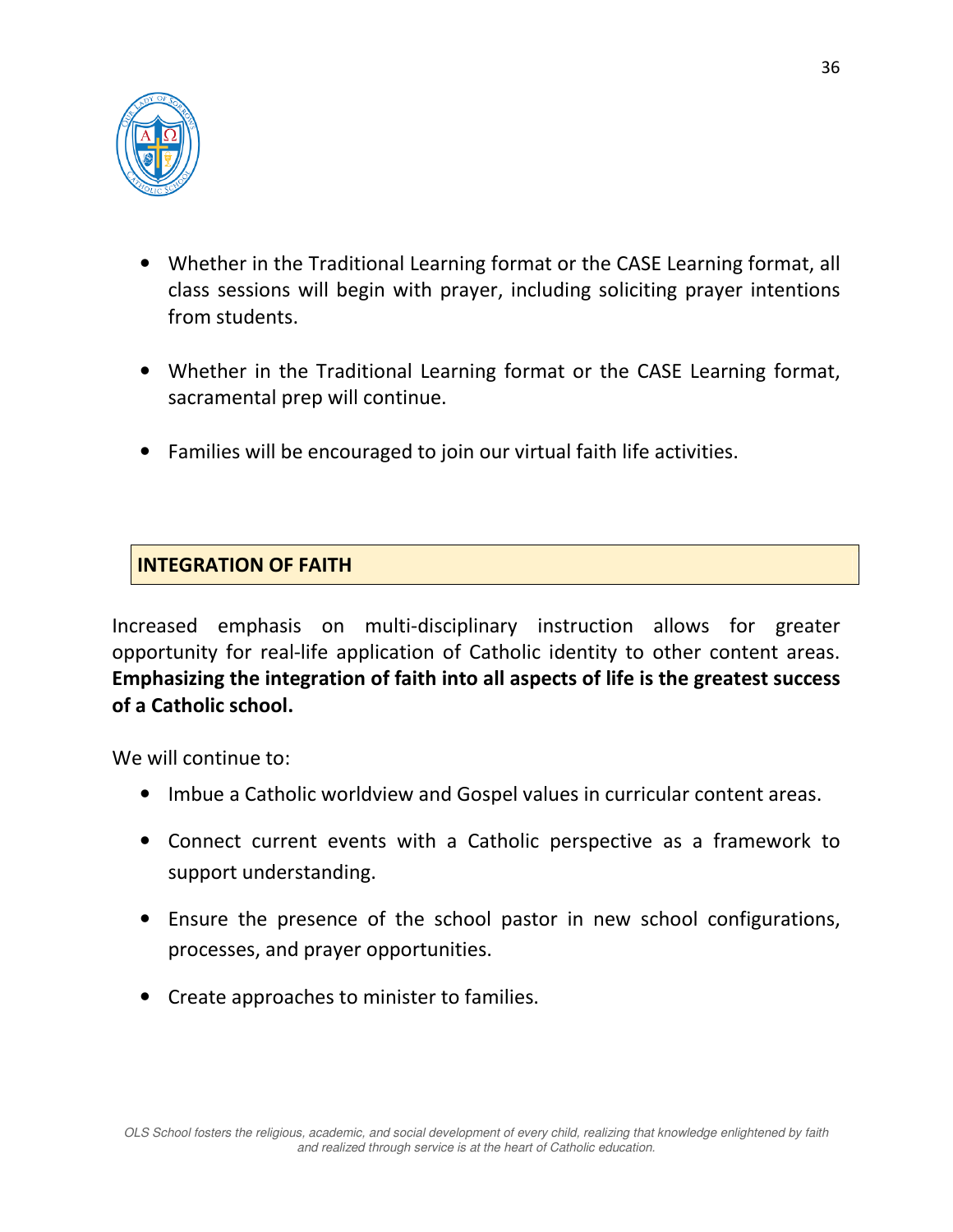

## **SERVICE LEARNING OPPORTUNITIES**

Service learning will not stop during this time of social distancing, but will adapt to virtual or non-contact formats.

We will work to:

- Find ways to continue and convert traditional grade level/school-based service projects.
- Find opportunities in the current situation to serve first responders, nursing home residents, and hospital patients.
- Continue collection drives to support community organizations.

## **TECHNOLOGY**

As with the curriculum and instruction section, many aspects of technology support are addressed in the CASE Learning Guidelines. This section addresses items specific to Traditional Learning, as well as preparedness for sudden shifts to CASE Learning that may need to occur.

#### **PATHS FOR ACCESS TO INSTRUCTION**

As addressed in the CASE Learning Guidelines, academic and spiritual education will continue for all students in formats that meet the needs of the school community and in ways that are developmentally appropriate for the age of the students.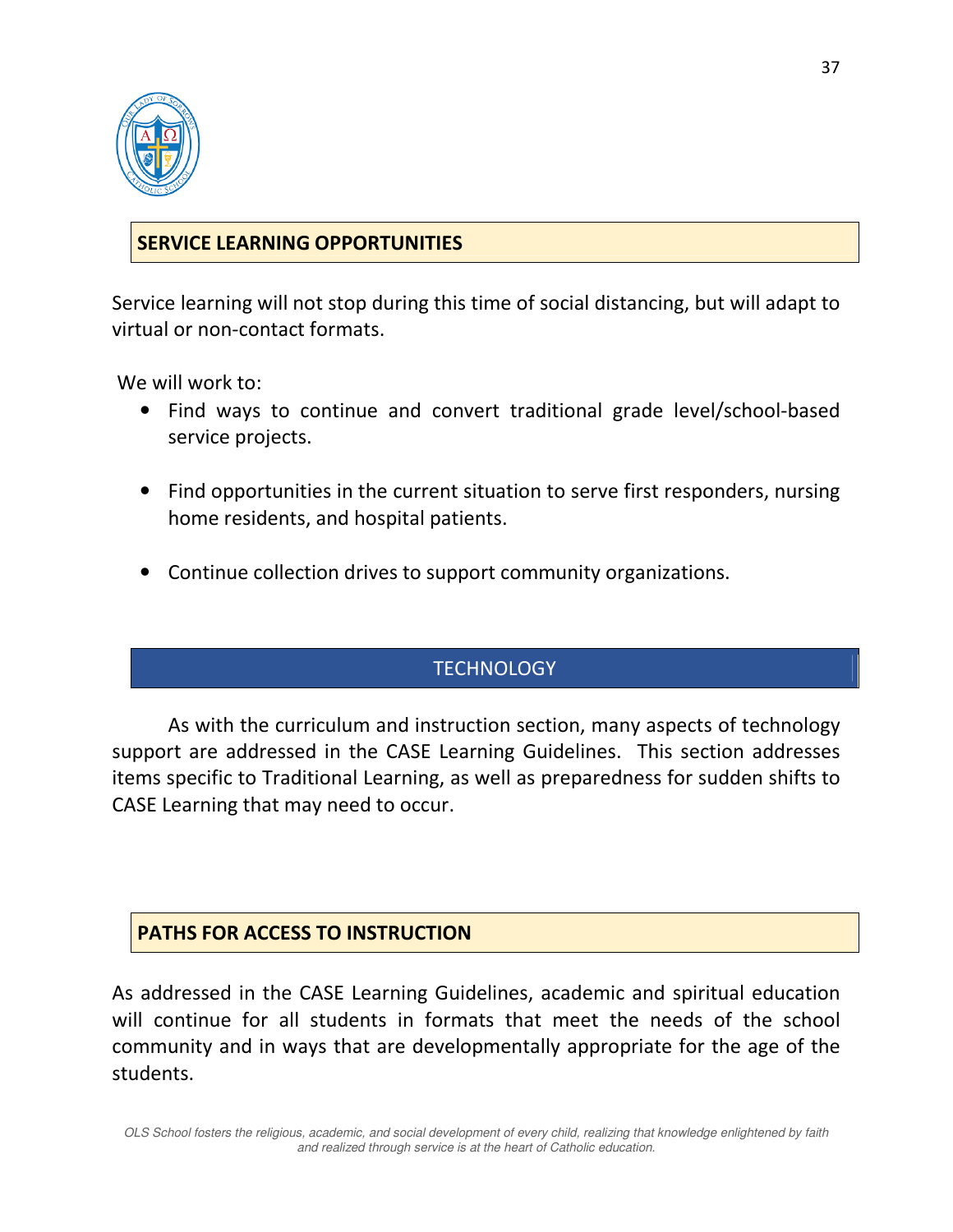

- During CASE Learning, teachers will create lessons that incorporate both synchronous and asynchronous approaches to instruction to accommodate those sharing devices, with time constraints, for internet outages, etc.
- Teachers will provide "no-tech" options (packets) for younger students or to meet other needs within the school community. We will arrange socially-distanced pick up and drop off systems for student packets.

## **TECHNOLOGY SUPPORT AND READINESS**

Preparedness for necessary transitions to CASE Learning are in place.

To prepare, OLS School will:

- Offer opportunities for students to practice online learning during the Traditional Learning format to troubleshoot problems and to gain familiarity with the routines, expectations, and processes.
- Provide training for students in video or small group formats when not given the opportunity for classroom practice.
- Provide training for parents as needed
- Continue training for teachers to build capacity for the CASE Learning format to ensure high-quality and intentional instruction is delivered.
- Check-out devices to each student in grades 2-8 should the shift to CASE Learning at home occur.
- Develop a "Help Desk" for student, staff, and family access to technology assistance.
- Utilize FACTS as a hub to access information.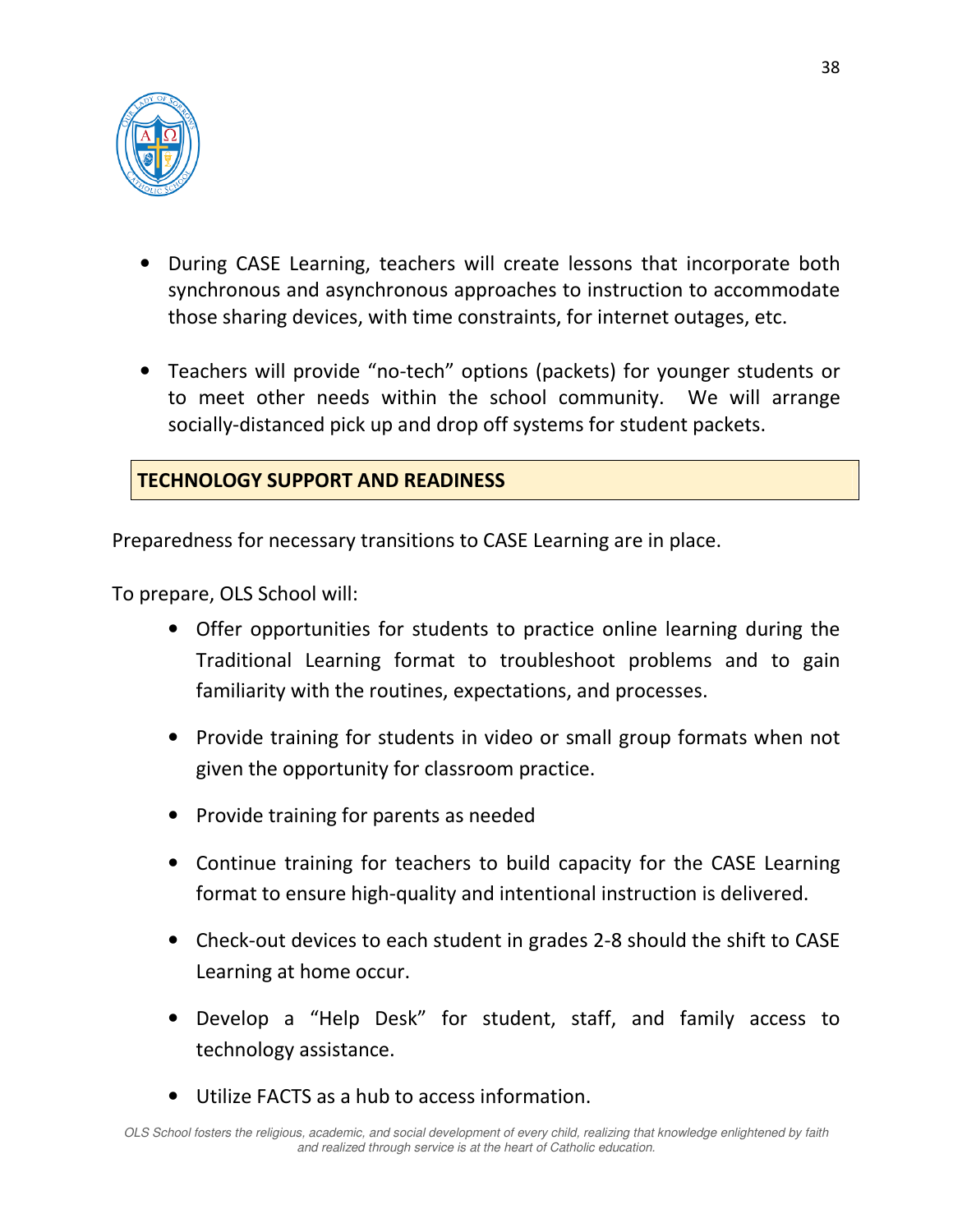

## **SAFE ENVIRONMENT**

With increased electronic communication and interaction, a review of current policies and communication of updates are necessary for the protection of all involved.

- An addendum has been added to our student and faculty handbooks to reflect the Diocese of Birmingham Safe Environment Guidelines for Web-Based Learning.
- All technology and safe environment policies will be communicated and clarified with staff, students, and families.
- Applications and digital tools will be continually reviewed to ensure compliance with all school and diocesan technology policies, as well as state and federal regulations for protection of student privacy.
- Behavioral expectations will be communicated to students and families to assure understanding that policies will be enforced both during the Traditional Learning format and the CASE Learning format.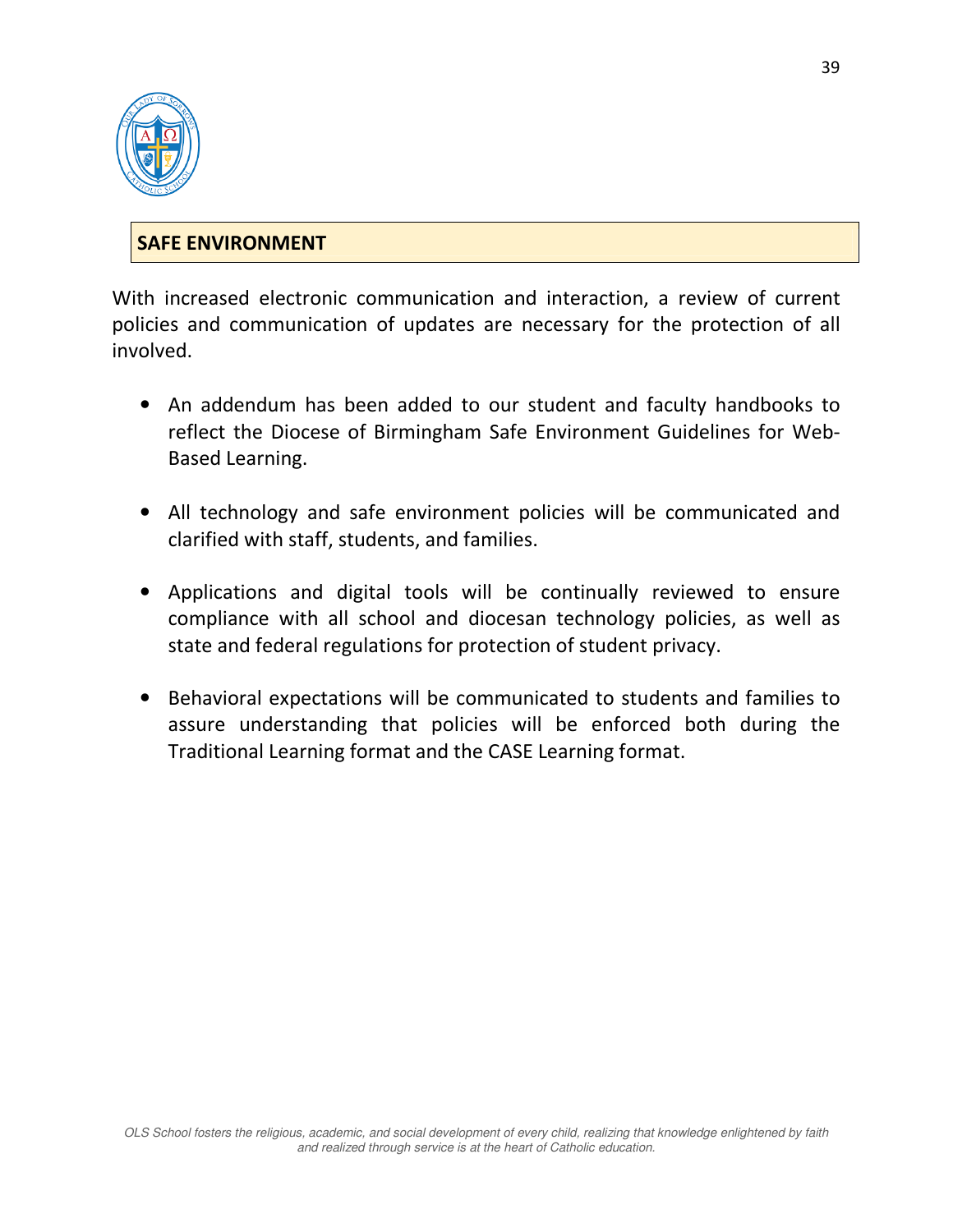

# APPENDIX

- Daily Screening Questionnaire
- Source Documents

## **DAILY SCREENING QUESTIONNAIRE**

This questionnaire should be completed before arriving at school.

## **An affirmative answer to any one question results in non-entry to the school building.**

- 1. Have you (or the student) and/or anyone in your household experienced any of the following symptoms in the past 24 hours:
	- $\Box$  Fever and/or chills
	- ☐ New cough
	- $\Box$  Difficulty breathing
	- $\Box$  New or unexplained muscle aches or body aches
	- $\Box$  Vomiting or diarrhea
	- $\Box$  New loss of taste or smell
- 2. Are you (or the student) and/or anyone in the household awaiting test results for COVID-19?
- 3. Have you (or the student) and/or anyone in the household tested positive for COVID-19 within the past 14 days?